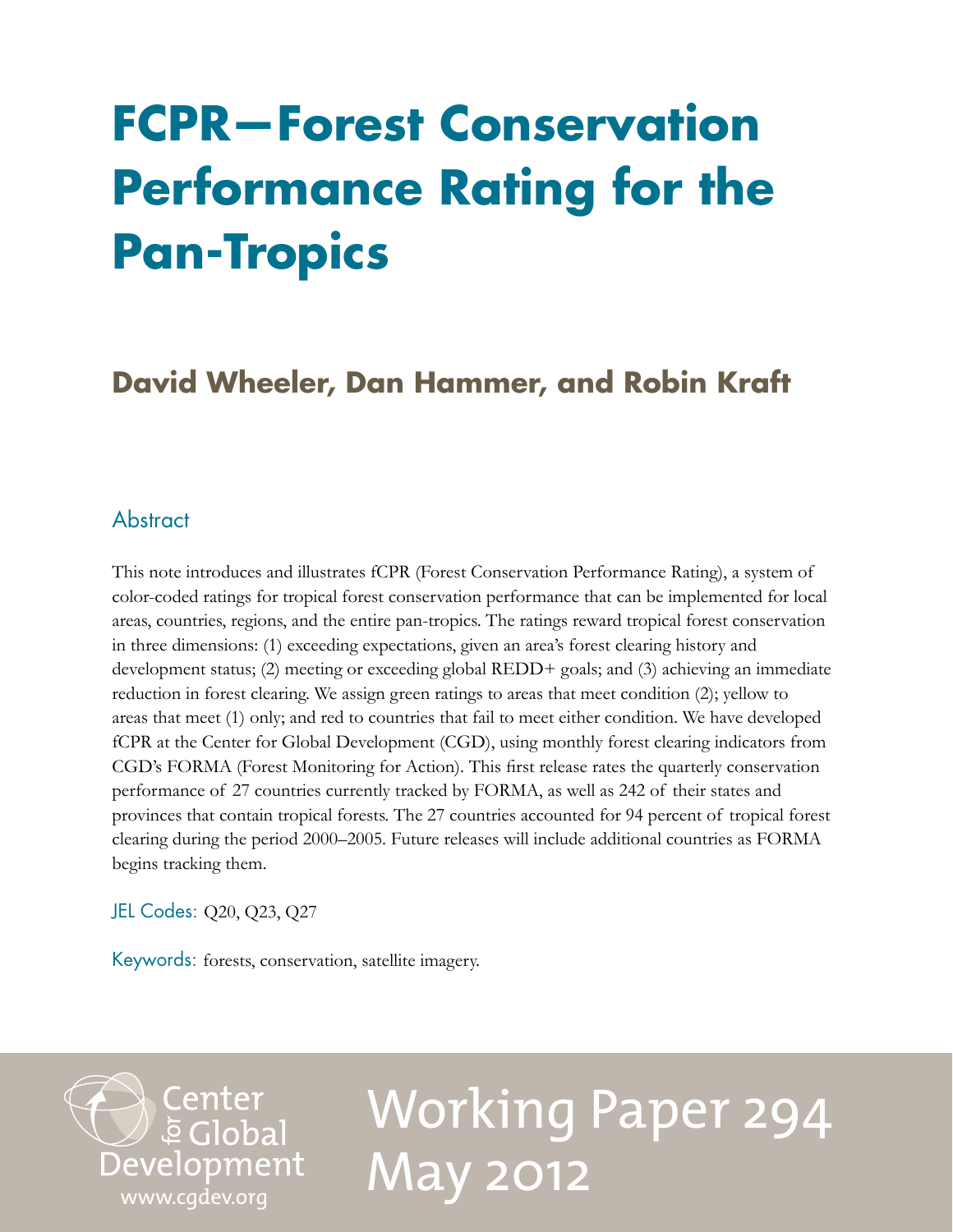### **FCPR - Forest Conservation Performance Rating for the Pan-Tropics**

David Wheeler Senior Fellow Emeritus, Center for Global Development

> Dan Hammer University of California–Berkeley

> > Robin Kraft World Resources Institute

| David Wheeler is senior fellow emeritus at the Center for Global                                                                                                                                                                                                 |
|------------------------------------------------------------------------------------------------------------------------------------------------------------------------------------------------------------------------------------------------------------------|
| Development. Dan Hammer is a doctoral candidate at the University                                                                                                                                                                                                |
| of California-Berkeley. Robin Kraft is a research associate at World                                                                                                                                                                                             |
| Resources Institute. Thanks to Nancy Birdsall, Ken Chomitz, Michele de                                                                                                                                                                                           |
| Nevers, Darius Nassiry, Nigel Purvis, Bill Savedoff and Fred Stolle for<br>useful comments and suggestions.                                                                                                                                                      |
| CGD is grateful to its funders and board of directors for support of this<br>work.                                                                                                                                                                               |
| David Wheeler, Dan Hammer, and Robin Kraft. 2012. "FCPR - Forest Conservation<br>Performance Rating for the Pan-Tropics." CGD Working Paper 294. Washington, D.C.:<br>Center for Global Development.<br>http://www.cgdev.org/content/publications/detail/1426160 |
| The Center for Global Development is an independent, nonprofit policy                                                                                                                                                                                            |
| research organization dedicated to reducing global poverty and inequality                                                                                                                                                                                        |
| and to making globalization work for the poor. Use and dissemination of                                                                                                                                                                                          |
| this Working Paper is encouraged; however, reproduced copies may not be                                                                                                                                                                                          |
| used for commercial purposes. Further usage is permitted under the terms                                                                                                                                                                                         |
| of the Creative Commons License.                                                                                                                                                                                                                                 |
| The views expressed in CGD Working Papers are those of the authors and<br>should not be attributed to the board of directors or funders of the Center<br>for Global Development.                                                                                 |
|                                                                                                                                                                                                                                                                  |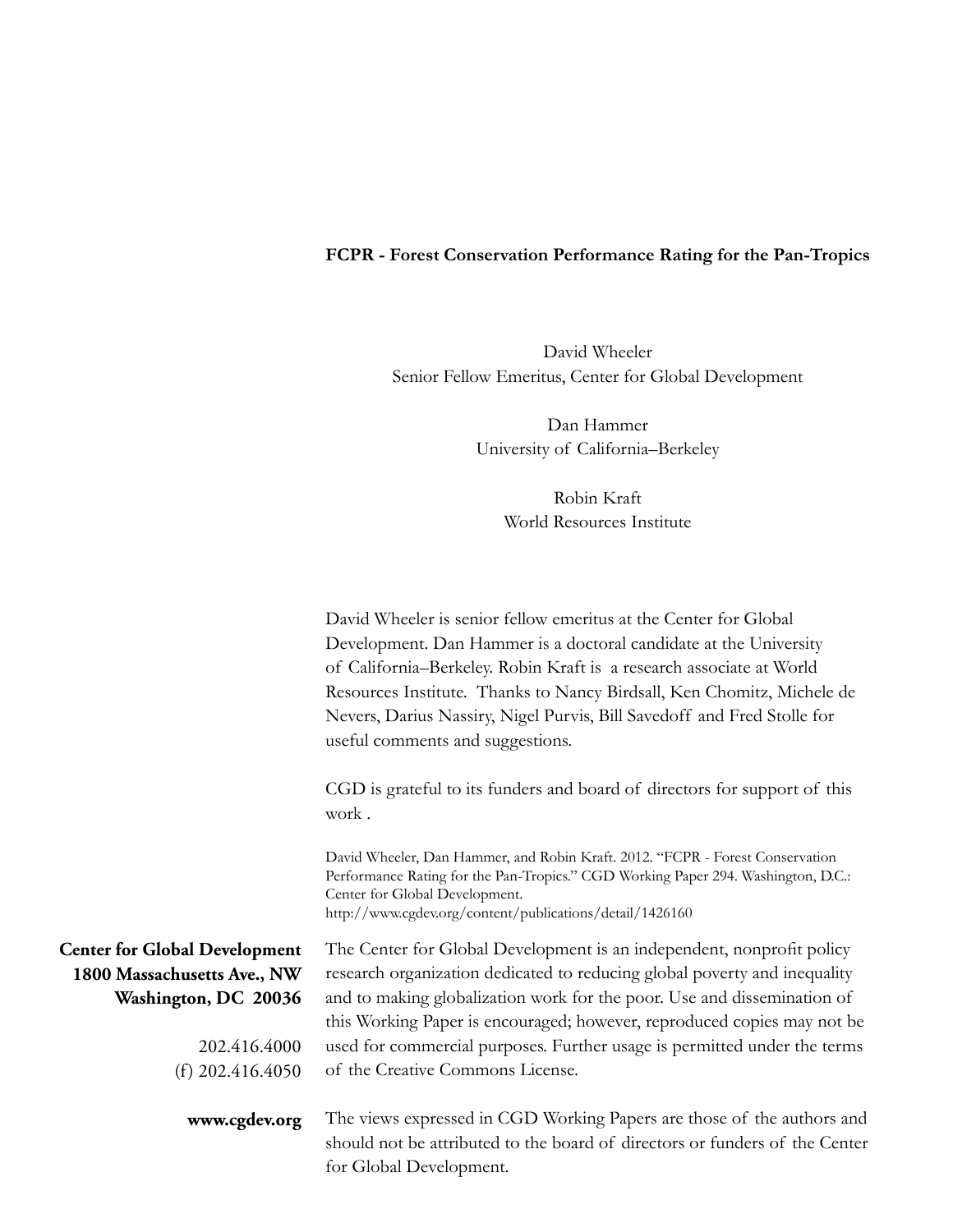#### **Summary**

This note introduces and illustrates **fCPR** (Forest Conservation Performance Rating), a system of color-coded ratings for tropical forest conservation performance that can be implemented for local areas, countries, regions, and the entire pan-tropics. The ratings reward tropical forest conservation in three dimensions: (1) Exceeding expectations, given an area's forest clearing history and development status; (2) meeting or exceeding global REDD+ goals; and (3) achieving an immediate reduction in forest clearing. We assign Green ratings to areas that meet condition (2); Yellow to areas that meet (1) only; and Red to countries that fail to meet either condition.

We have developed **fCPR** at the Center for Global Development (CGD), using monthly forest clearing indicators from CGD's FORMA (Forest Monitoring for Action). This first release rates the quarterly conservation performance of 27 countries currently tracked by FORMA, as well as 242 of their states and provinces that contain tropical forests. The 27 countries accounted for 94% of tropical forest clearing during the period 2000-2005. Future releases will include additional countries as FORMA begins tracking them.

We also combine the **fCPR** country ratings to produce ratings for major regions and the entire pan-tropics. We find grounds for optimism in the pan-tropical rating, which has been Green in recent quarters. But this is a size-weighted average, which masks great diversity among regions and countries. Latin America has been consistently Green because of Green Brazil's dominance; the Asia/Pacific region has recently been Yellow because Green Indonesia is counterbalanced by Red Malaysia, Cambodia and Papua New Guinea, and Yellow Myanmar; and Africa has been persistently Red because its Red countries have most of the clearing.

While **fCPR**'s current pan-tropical rating is hopeful, many countries remain Red, and many provinces within Green-rated countries are also Red. These provide reminders that tropical forest clearing will not halt without a sustained effort during the coming decade. We hope that the **fCPR** ratings, and FORMA itself, will contribute by monitoring progress toward this goal, and indicating problem areas where focused attention may promote more rapid progress. We will publish frequent updates on CGD's website [\(http://www.cgdev.org\)](http://www.cgdev.org/) and inform subscribers to our newsletter at

[http://www.cgdev.org/section/topics/climate\\_change/newsletter\\_archive.](http://www.cgdev.org/section/topics/climate_change/newsletter_archive)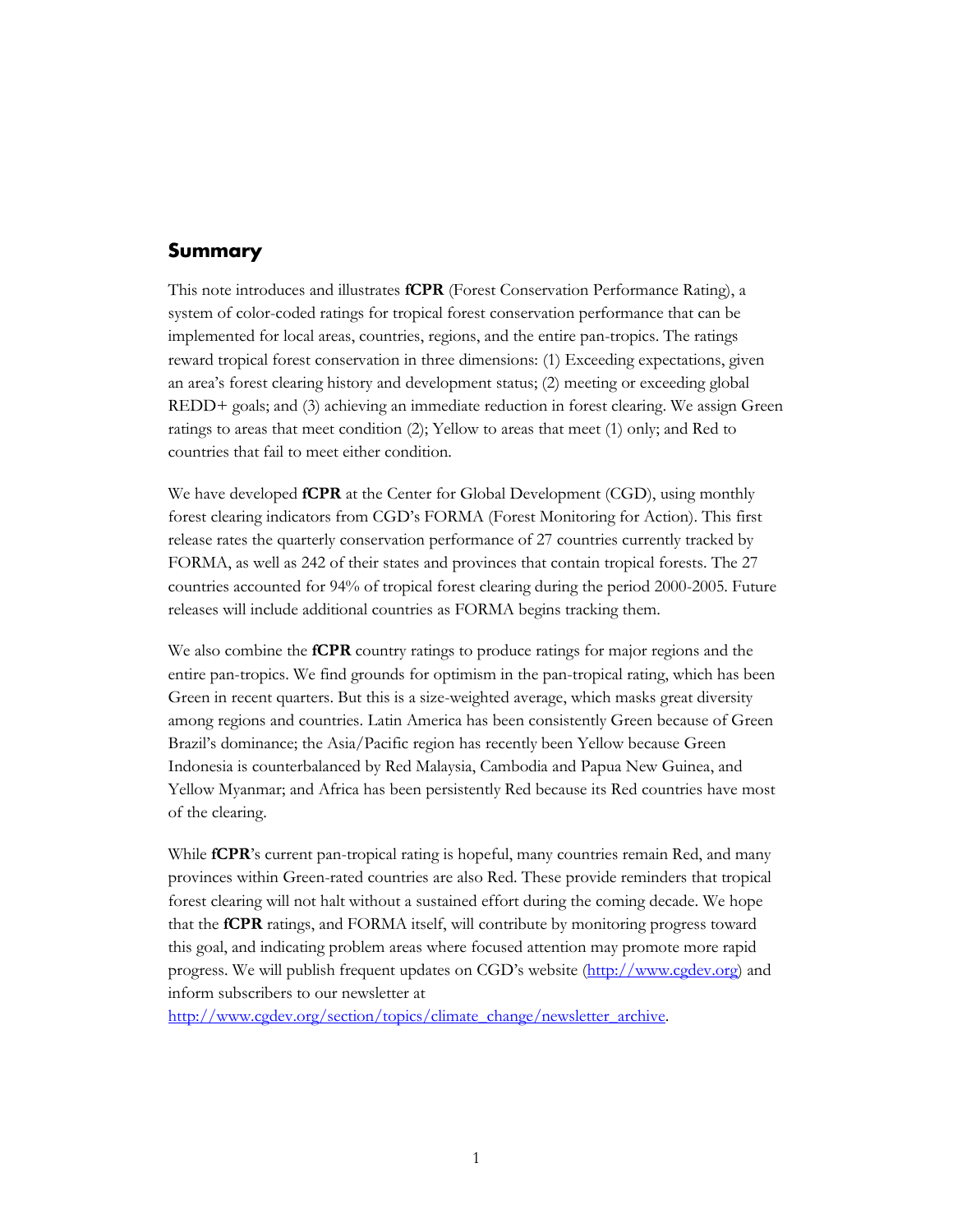#### **1. Why We Developed fCPR**

**fCPR (Forest Conservation Performance Rating)**, developed by the authors at the Center for Global Development (CGD), mobilizes the latest forest monitoring technology to produce frequently-updated conservation performance ratings for local areas, countries and regions in the pan-tropics. We have designed **fCPR** to support the mission of REDD+ (Reducing Emissions from Deforestation and Forest Degradation in Developing Countries) in three ways. First, **fCPR** directly promotes conservation by recognizing governments that protect their forested lands. Second, the system aids priority-setting by highlighting areas where forest conservation is lagging. Third, **fCPR** offers the global community an opensource, unbiased, frequently-updated view of global, regional and national progress toward achieving the goals of REDD+. Its ratings reward tropical forest conservation in three dimensions: (1) Exceeding expectations, given an area's forest clearing history and development status; (2) meeting or exceeding global REDD+ goals; and (3) achieving an immediate reduction in forest clearing.

We have developed **fCPR** using monthly forest clearing indicators from CGD's FORMA (Forest Monitoring for Action). Our first release rates the conservation performance of 27 countries currently tracked by FORMA, as well as 242 of their states and provinces that contain tropical forests. The countries included in this first release accounted for 94% of tropical forest clearing during the period 2000-2005.

We also provide summary ratings for the Asia/Pacific region, Latin America, Africa, and the entire pan-tropics. Future releases will include additional countries as FORMA begins tracking them.

#### **2. How fCPR Rates Tropical Forest Areas**

Rating performance requires benchmarks for judging progress. In REDD+ programs, a common benchmark is forest clearing during a previous period. We begin with a benchmark based on average monthly forest clearing during the first three years of FORMA coverage: 2006-2008.<sup>1</sup> To recognize previous conservation efforts, we raise the benchmark for areas whose deforestation rates during 2000-2005 were lower than the expected rates at their per capita income levels. Our adjustment is proportional to the gap between their actual and expected deforestation rates.

 $\overline{a}$ 

<sup>&</sup>lt;sup>1</sup> The first global FORMA report is available at

[http://www.cgdev.org/content/publications/detail/1425835.](http://www.cgdev.org/content/publications/detail/1425835) A technical description of FORMA is available at [http://www.cgdev.org/content/article/detail/1423248/.](http://www.cgdev.org/content/article/detail/1423248/)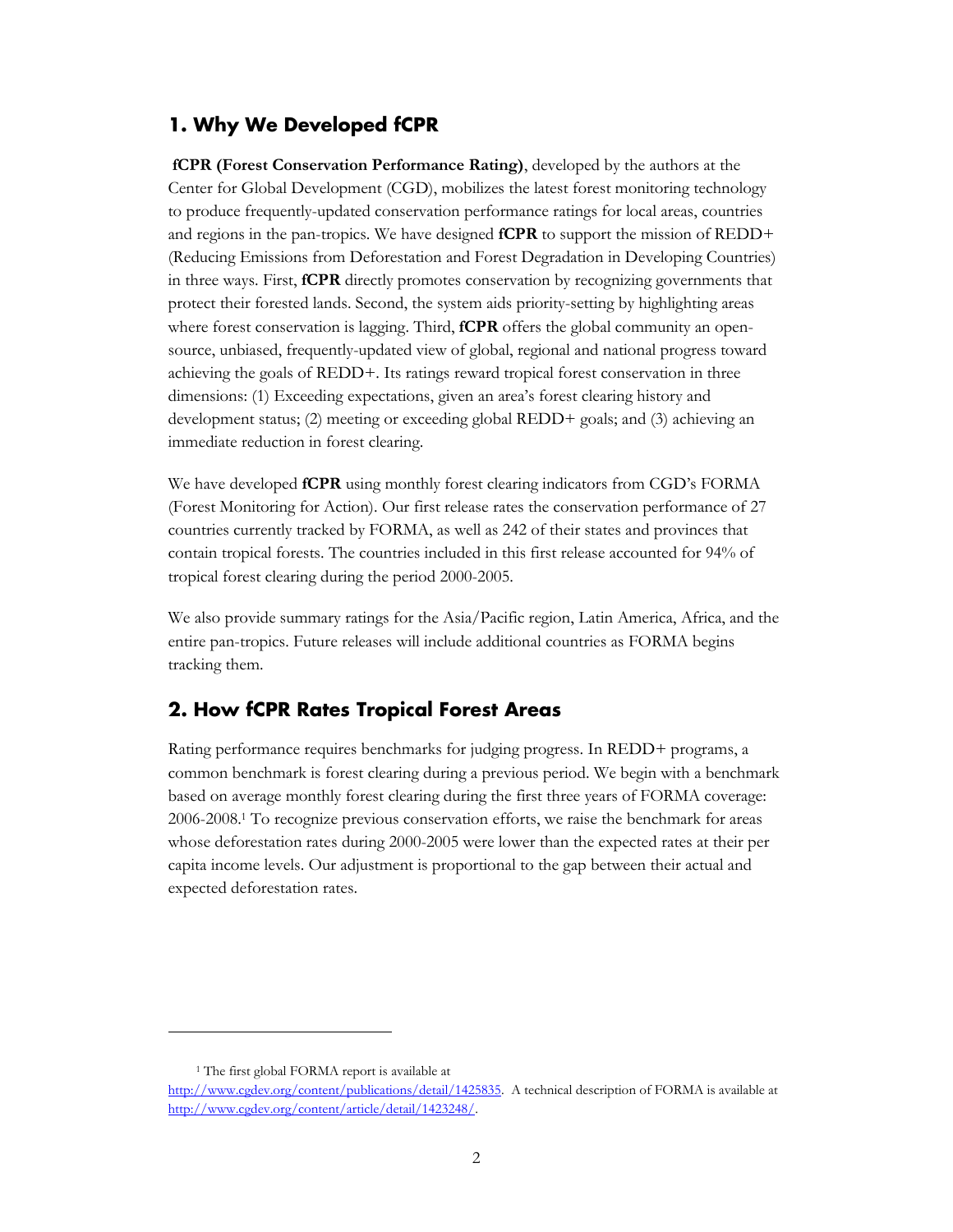#### **2.1 Incorporating the Forest Transition**

Once the initial benchmark is set, we rate progress relative to the normal "forest transition" that accompanies economic development, as conservation values and forest management capability increase. After extensive analysis of the data, we have conservatively set \$15,000 per capita (in purchasing power parity) as the terminal income for tropical forest clearing.<sup>2</sup> Incorporating the forest transition changes a country's performance benchmark from a fixed value to a target path that declines to zero clearing in the year when per capita income is predicted to reach \$15,000. We base our predictions on countries' income growth during the past 20 years.

#### **2.2 Incorporating REDD+ Goals**

REDD+ reflects the global community's recognition that we are unlikely to avoid a climate catastrophe unless carbon emissions plummet in the near future. But this may not happen under "business as usual" – the normal forest transition. To incorporate the REDD+ imperative, we introduce a second path that declines from the initial benchmark for each country to zero clearing in a common target year for all countries. No consensus target year has emerged from international negotiations, although drafts circulated at Cancun apparently included references to a target date of 2030. We prefer a more ambitious target, so we set a REDD+ path that declines to zero clearing in 2025.

#### **2.3 Rating Conservation Performance**

 $\overline{a}$ 

Once the forest transition and REDD+ paths are established for the 27 countries tracked by FORMA, we assign quarterly performance ratings as illustrated in Figure 1.

We develop the ratings from 12-month moving averages (MA) of FORMA's monthly clearing indicators, to remove seasonal fluctuations.<sup>3</sup> We further stabilize the series by calculating quarterly averages of the MA. Countries are Green if their quarterly averages are below their REDD+ lines. Green countries are on track to achieve zero clearing by 2025. We assign Yellow to countries whose quarterly averages are between their forest transition and REDD+ lines. Yellow countries are doing better than expected, given their development status, but are not yet on track to zero clearing by 2025. Finally, we assign Red to poor performers: countries whose quarterly averages are above their forest transition and

<sup>2</sup> For a detailed technical description of our approach, see Wheeler, Hammer and Kraft, From REDD to Green: A Global Incentive System to Stop Tropical Forest Clearing, Center for Global Development Working Paper No. 282. We have refined our estimates since publication of that paper.

<sup>&</sup>lt;sup>3</sup> The moving average for a month is calculated from its clearing indicator and the indicators for the previous 11 months.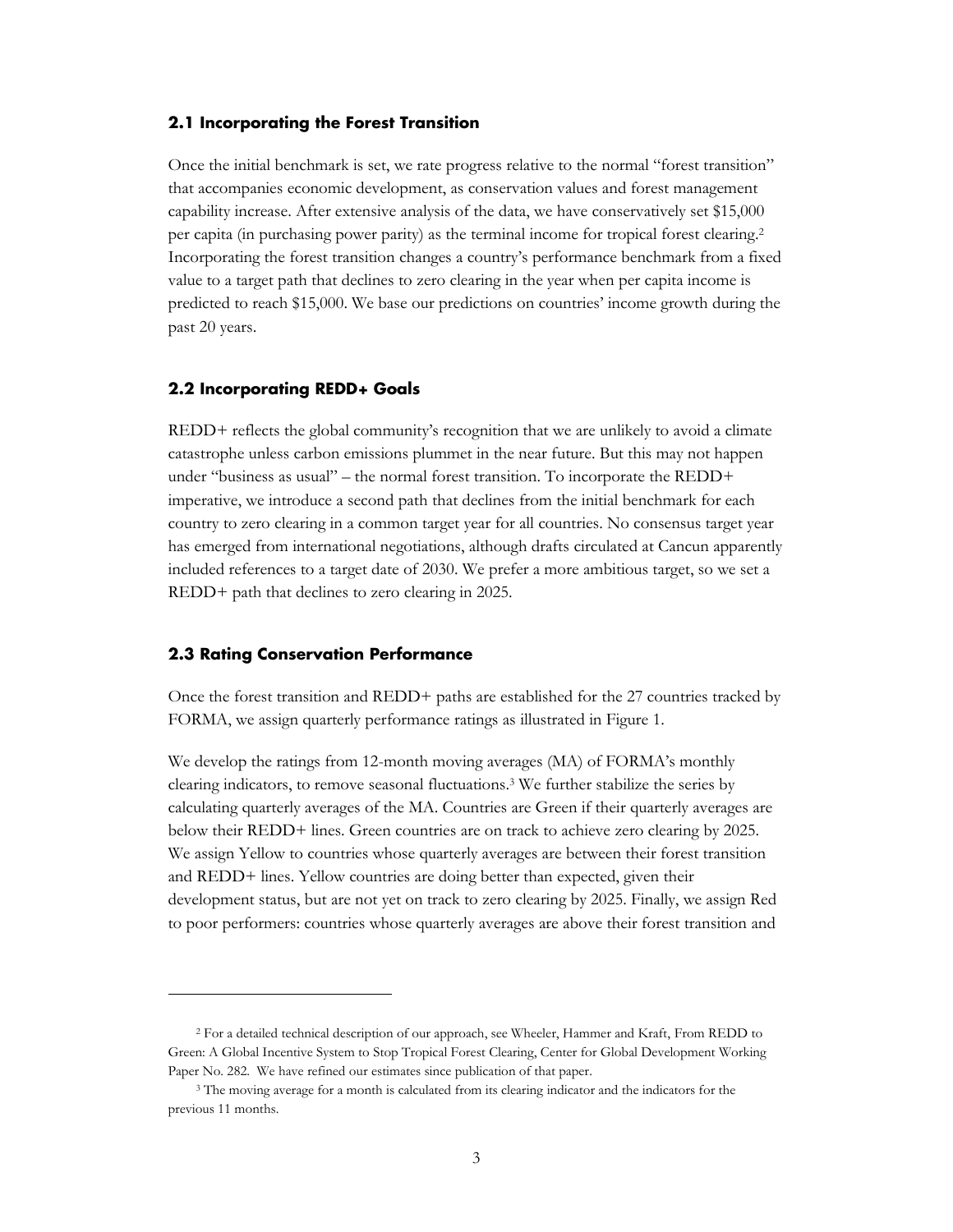REDD+ lines. To recognize incremental progress, we assign light red to countries where clearing is falling or stable, and bright red to countries where clearing is still increasing.





FORMA's monthly database currently spans December, 2005 to August, 2011. Using a three-year period (2006-2008) to set the initial benchmark for each country, we develop twelve quarterly performance ratings for Q4 2008 - Q3 2011.<sup>4</sup>

### **3. fCPR Ratings**

 $\overline{a}$ 

Table 1 presents ratings for the 27 countries, along with regional and global ratings.<sup>5</sup> To aid interpretation, we include average monthly clearing during the period 2006 - 2011 as a measure of relative scale. We separate the countries by region and sort to highlight countries whose current ratings are Red. Figure 2 maps the ratings for Q4 2008, Q2 2010 and Q3 2011.

<sup>4</sup> We use two months for this rating; it will be extended to three months in the next update. The rating for Q4 2008 is based on the 12-month moving average for December, 2008. We have checked to see whether longer benchmark periods significantly affect country ratings, and they do not: The correlations between scores for 3-, 4- and 5-year benchmark periods are all 94% or higher.

<sup>&</sup>lt;sup>5</sup> To develop the summary ratings, we assign numerical scores to color codes as follows: Green (4); Yellow (3); light Red (2); dark Red (1). For a regional rating, we calculate each country's share of total clearing in the region during the rating quarter. Then we weight country scores by these shares; add the share-weighted scores; round the result to the nearest whole number; and assign the color associated with that number. For the global rating, we follow the same procedure with countries' scores weighted by their shares in total (27-country) clearing during the rating quarter.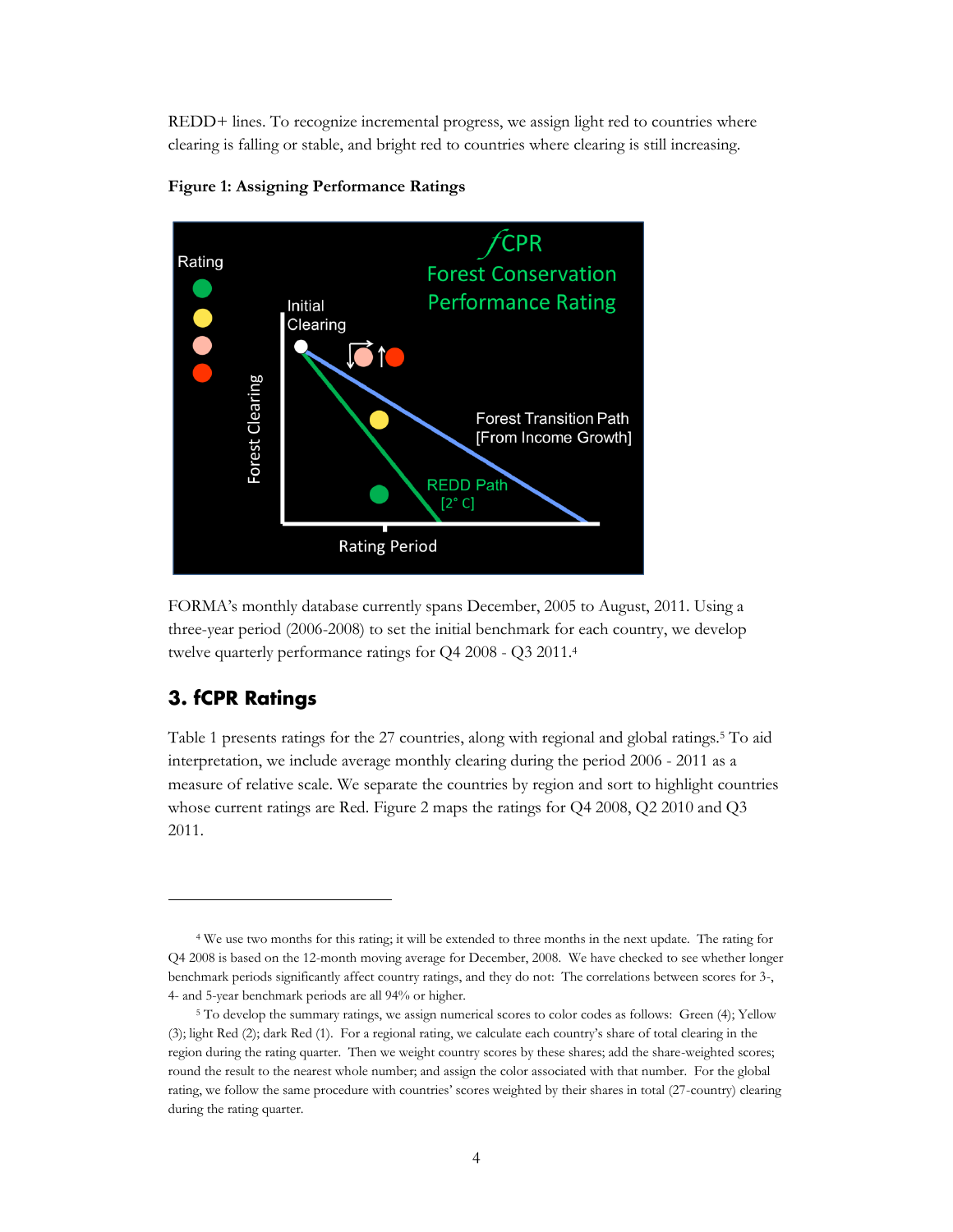**Figure 2: Country Performance Ratings**

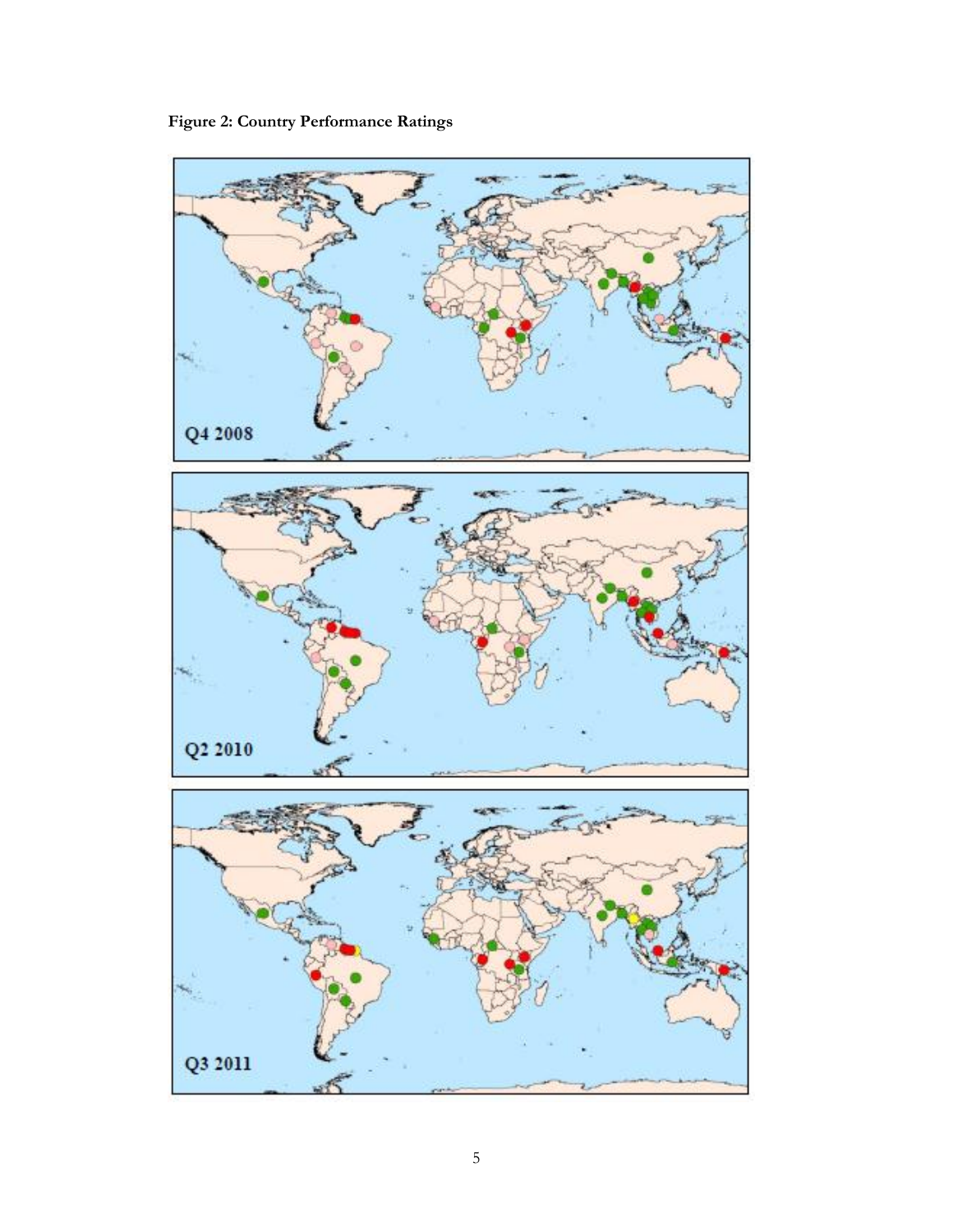Our global rating in Table 1 provides encouraging news: It has fluctuated between Green and Yellow since Q1 2009, and the most recent quarters have been Green. This indicates that the countries which have dominated tropical forest clearing are currently on track to zero clearing in 2025.

The global Green rating depends heavily on the dominance of clearing in Latin America (rated Green), which in turn depends on the dominance of Brazil (Green). Asia/Pacific is rated Yellow because the Green status of Indonesia, the dominant country in regional clearing, is counterbalanced by the Red status of Papua New Guinea, Malaysia and Cambodia, and the Yellow status of Myanmar.

Africa is rated Red because its Red-rated countries have much more clearing than its Greenrated countries. But average total clearing in Africa (8.99) is tiny compared to clearing in Latin America (1346.88), so Africa's Red rating does not alter the global rating. Similarly, total clearing in Asia/Pacific (731.86) is only 65% of Latin American clearing, so its Yellow status is dominated by Latin America's Green status at the global level.

A strong cautionary note about the global Green rating is obviously warranted, since many countries in Table 1 are not on track to zero clearing in 2025. Table 1 and Figure 2 provide striking pictures of global diversity. In Q3 2011, for example, 10 countries are light or dark Red, 2 are Yellow, and 15 are Green. Similar diversity appears in each region. Long runs of Red ratings characterize many countries in Asia/Pacific (Papua New Guinea, Malaysia, Cambodia, Myanmar); Latin America (Peru, Suriname, Guyana, Venezuela, and French Guiana); and Africa (Burundi, Kenya, Republic of Congo, Guinea). A great deal of work remains if we are to achieve zero clearing by 2025.

Within the 27 countries, Table 2 provides ratings for 242 states and provinces that contain tropical forest areas. Once again we see the magnitude of the task that remains, even for countries rated Green overall. For example, Brazil owes its Green status to the recent Green ratings of several states with large-scale clearing: Minas Gerais, Maranhão, Pará and Rondônia. But ratings have deteriorated from Green to Red in Tocantins, Goiás, Paraíba, and Acre and to Yellow in Amazonas.

Figure 3 puts Brazil in context by displaying state- and province-level ratings for South America in Q4 2008, Q2 2010 and Q3 2011. In a striking contrast, the "Greening" of Brazil and its southern neighbors, Bolivia and Paraguay, is accompanied by the dominance of Red areas to the north and west, in Peru, Venezuela, Guyana, Suriname and French Guiana.<sup>6</sup>

 $\overline{a}$ 

<sup>6</sup> Colombia, Ecuador and the Central American countries will be included in future releases of FORMA and **fCPR**. Uncolored areas in currently-tracked countries are provinces that have no uncleared tropical forest land in the GIS databases available to us.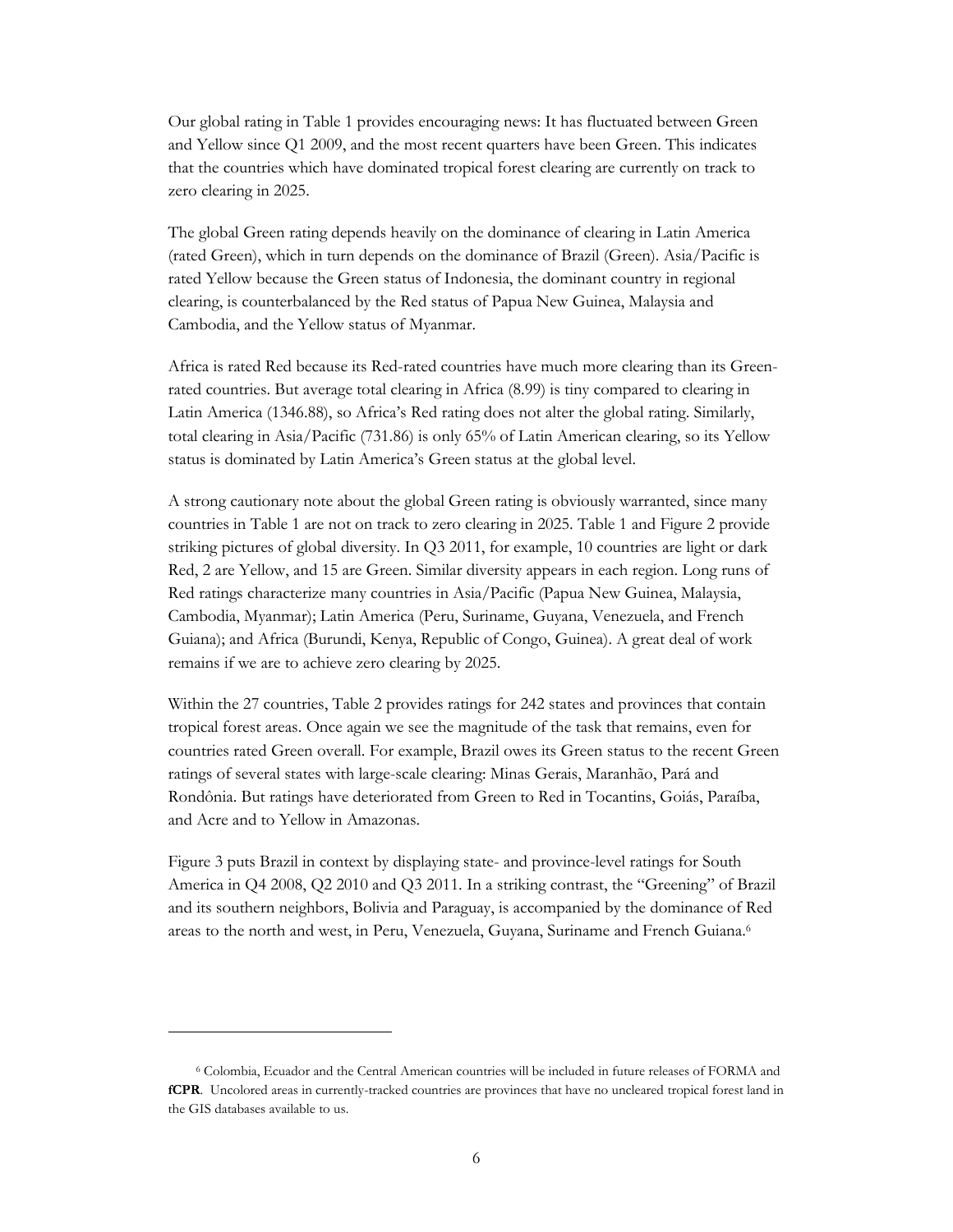|                               |                 | 2008           |    |    | 2009           |                |    |    | 2010           |                |    | 2011 |                |
|-------------------------------|-----------------|----------------|----|----|----------------|----------------|----|----|----------------|----------------|----|------|----------------|
|                               | Average         |                |    |    |                |                |    |    |                |                |    |      |                |
| <b>Region/Country</b>         | <b>Clearing</b> | Q <sub>4</sub> | Q1 | Q2 | Q <sub>3</sub> | Q <sub>4</sub> | Q1 | Q2 | Q <sub>3</sub> | Q <sub>4</sub> | Q1 | Q2   | Q <sub>3</sub> |
| <b>GLOBAL</b>                 | 2087.73         | ◯              |    |    |                |                |    |    |                |                |    |      |                |
| <b>ASIA/PACIFIC</b>           | 731.86          |                |    |    |                |                |    |    |                |                |    |      |                |
| Papua New Guinea              | 8.89            |                |    |    |                |                |    |    |                |                |    |      |                |
| <b>Malaysia</b>               | 231.83          |                |    |    |                |                |    |    |                |                |    |      |                |
| Cambodia                      | 11.04           |                |    |    |                |                |    |    |                |                |    |      |                |
| <b>Myanmar</b>                | 77.86           |                |    |    |                |                |    |    |                |                |    |      |                |
| Indonesia                     | 385.76          |                |    |    |                |                |    |    |                |                |    |      |                |
| <b>Bangladesh</b>             | 0.02            |                |    |    |                |                |    |    |                |                |    |      |                |
| China                         | 4.02            |                |    |    |                |                |    |    |                |                |    |      |                |
| India                         | 0.81            |                |    |    |                |                |    |    |                |                |    |      |                |
| Laos                          | 9.88            |                |    |    |                |                |    |    |                |                |    |      |                |
| <b>Nepal</b>                  | 0.06            |                |    |    |                |                |    |    |                |                |    |      |                |
| <b>Thailand</b>               | 0.8             |                |    |    |                |                |    |    |                |                |    |      |                |
| <b>Vietnam</b>                | 0.88            |                |    |    |                |                |    |    |                |                |    |      |                |
| <b>LATIN AMERICA</b>          | 1346.88         |                |    |    |                |                |    |    |                |                |    |      |                |
| Peru                          | 17.24           |                |    |    |                |                |    |    |                |                |    |      |                |
| <b>Suriname</b>               | 0.63            |                |    |    |                |                |    |    |                |                |    |      |                |
| Guyana                        | 0.65            |                |    |    |                |                |    |    |                |                |    |      |                |
| Venezuela                     | 24.67           |                |    |    |                |                |    |    |                |                |    |      |                |
| <b>French Guiana</b>          | 2.33            |                |    |    |                |                |    |    |                |                |    |      |                |
| Paraguay                      | 75.8            |                |    |    |                |                |    |    |                |                |    |      |                |
| <b>Brazil</b>                 | 1207.92         |                |    |    |                |                |    |    |                |                |    |      |                |
| <b>Bolivia</b>                | 14.75           |                |    |    |                |                |    |    |                |                |    |      |                |
| <b>Mexico</b>                 | 2.88            |                |    |    |                |                |    |    |                |                |    |      |                |
| <b>AFRICA</b>                 | 8.99            |                |    |    |                |                |    |    |                |                |    |      |                |
| <b>Burundi</b>                | 1.84            |                |    |    |                |                |    |    |                |                |    |      |                |
| <b>Kenya</b>                  | 2.51            |                |    |    |                |                |    |    |                |                |    |      |                |
| <b>Republic Of Congo</b>      | 3.29            |                |    |    |                |                |    |    |                |                |    |      |                |
| Guinea                        | 1.23            |                |    |    |                |                |    |    |                |                |    |      |                |
| <b>Central African Republ</b> | 0.05            |                |    |    |                |                |    |    |                |                |    |      |                |
| <b>Tanzania</b>               | 0.06            |                |    |    |                |                |    |    |                |                |    |      |                |

## **Table 1: Country Performance Ratings, Q4 2008 - Q3 2011**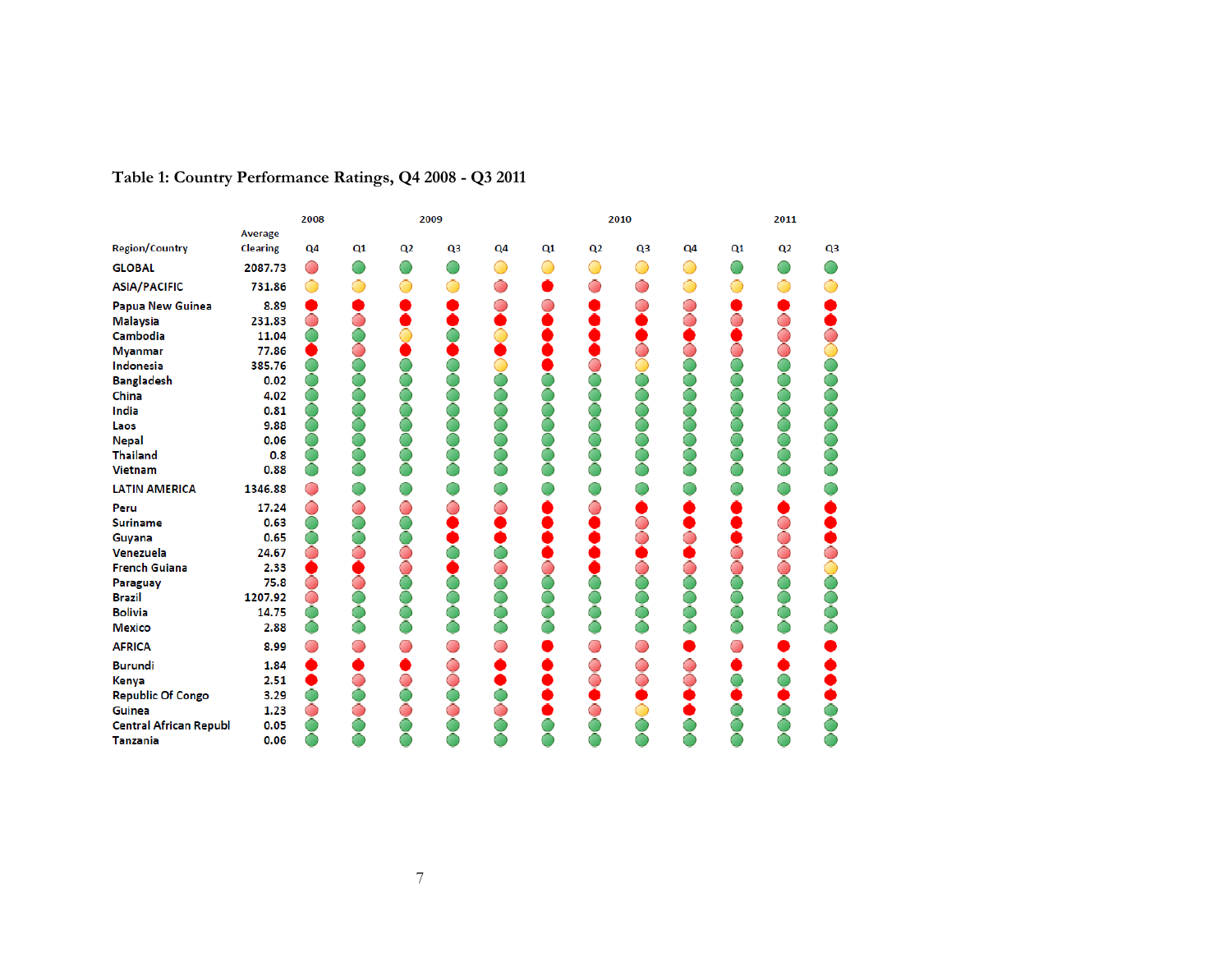**Figure 3: Provincial Performance Ratings, South America**





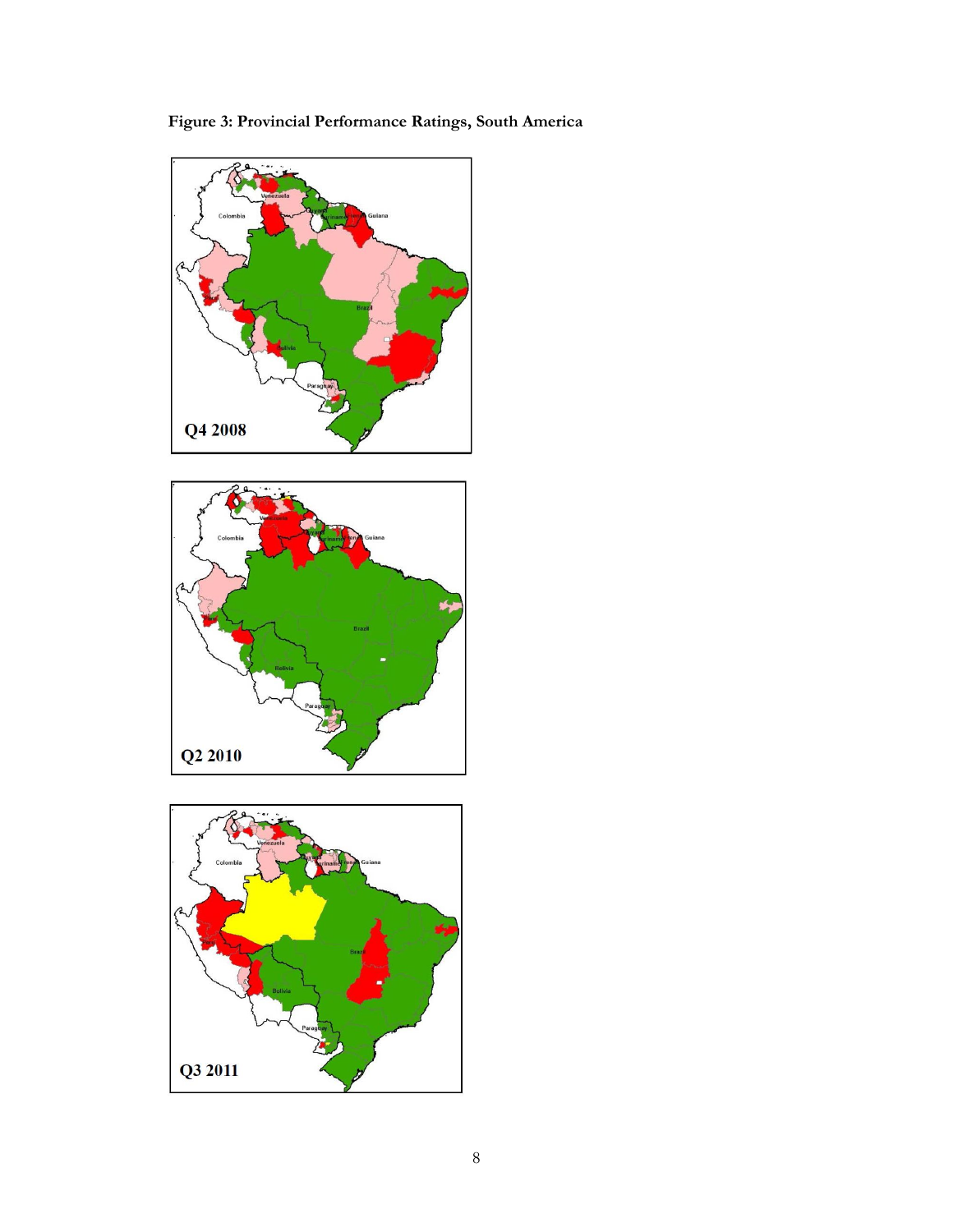Indonesia displays a highly-varied pattern in Table 2. Some provinces with large-scale clearing have consistent Green ratings on the islands of Sumatra (Riau, Sumatera Selatan) and Borneo (Kalimantan Tengah). Some have moved from Red to Green (principally Jambi, Sumatera Barat and Lampung on Sumatra), while others have moved from Green to Red (most notably Kalimantan Timur on Borneo). And some are persistently Red (particularly Aceh and Sumatera Utara on Sumatra, and Kalimantan Barat on Borneo). Another striking pattern is the Red status of three provinces on the island of Sulawesi (Sulawesi Selatan, Sulawesi Barat and Sulawesi Tengah).

Figure 4 displays ratings for the provinces of Indonesia and other Southeast Asian countries in Q4 2008, Q2 2010 and Q3 2011. Three patterns are evident:

(1) General deterioration of ratings from Q4 2008 to Q2 2010 in mainland Southeast Asian countries, particularly peninsular Malaysia and Myanmar, followed by improvement to Q3 2011; (2) Steady improvement in Indonesian Sumatra, from numerous dark Red ratings in Q4 2008 to none in Q3 2011; (3) Marked deterioration from Q4 2008 ratings in the eastern and northern areas of Borneo (both Malaysian and Indonesian).

## **4. Conclusion**

In this note we have introduced **fCPR** (Forest Conservation Performance Rating), which color-codes performance in 27 pan-tropical countries and 242 of their states and provinces. We assign Green ratings to countries, states and provinces that are on track to zero tropical forest clearing in 2025; Yellow when their progress is better than expected, given their development status, but insufficient to achieve the 2025 target; and Red when their performance is worse than expected.

We find grounds for optimism in our composite rating for the pan-tropoics, which has been Green in recent quarters. But this is a size-weighted average, which masks great diversity among regions and countries. Latin America is rated Green because of Green Brazil's dominance; the Asia/Pacific region is Yellow because Green Indonesia is counterbalanced by Red Malaysia, Cambodia and Papua New Guinea, and Yellow Myanmar; and Africa is Red because its Red countries have most of the overall clearing.

Many countries remain Red, and many provinces in Green countries are also Red. These ratings are reminders that tropical forest clearing will not halt without a sustained effort during the coming decade. We hope that the **fCPR** ratings, and FORMA itself, will contribute to monitoring progress toward this goal, and indicating problem areas where focused attention may promote more rapid progress. We will publish frequent updates on CGD's website and inform our newsletter subscribers at

[http://www.cgdev.org/section/topics/climate\\_change/newsletter\\_archive.](http://www.cgdev.org/section/topics/climate_change/newsletter_archive)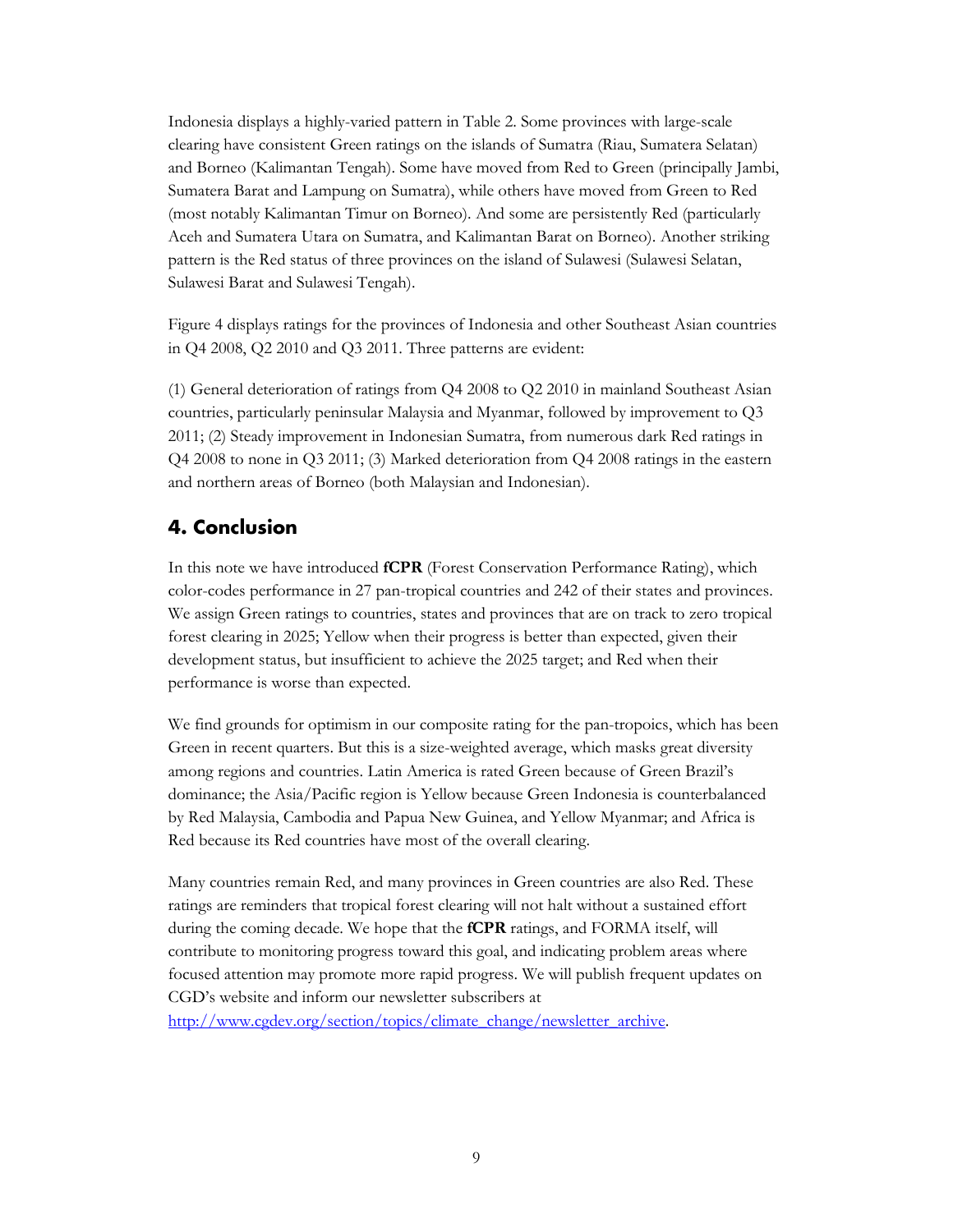**Figure 4: Provincial Performance Ratings, Southeast Asia**





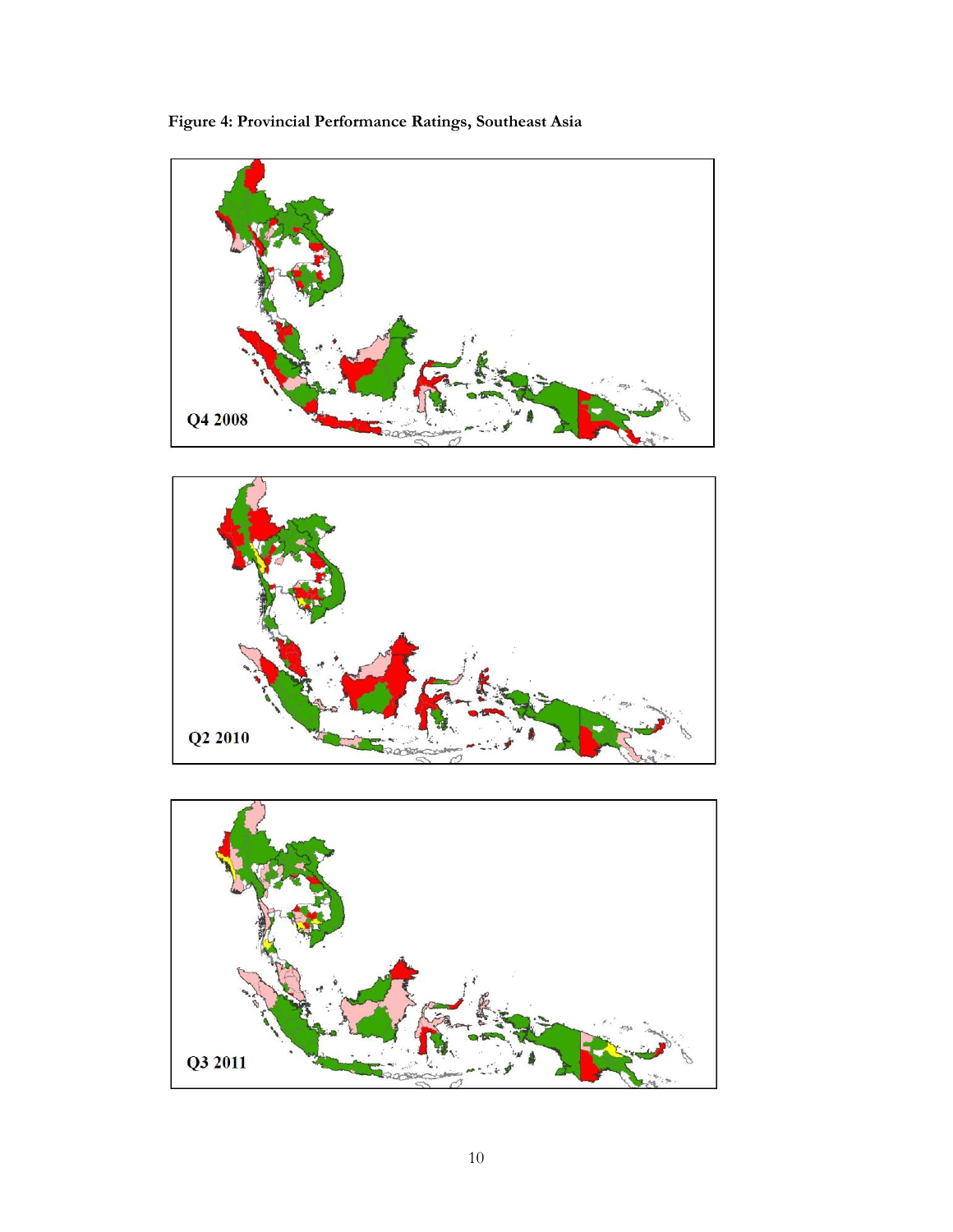#### **Table 2: Performance Ratings of Provinces and States, Q4 2008 - Q2 2010**

|                       |            |                                 |      |                                        | 2008 |                |                | 2009           |                |                |                | 2010           |                |    | 2011           |                |
|-----------------------|------------|---------------------------------|------|----------------------------------------|------|----------------|----------------|----------------|----------------|----------------|----------------|----------------|----------------|----|----------------|----------------|
| <b>Region/Country</b> |            | <b>ISO3 Province/State</b>      | ID   | <b>GADM Average</b><br><b>Clearing</b> | Q4   | Q <sub>1</sub> | Q <sub>2</sub> | Q <sub>3</sub> | Q <sub>4</sub> | Q <sub>1</sub> | Q <sub>2</sub> | Q <sub>3</sub> | Q <sub>4</sub> | Q1 | Q <sub>2</sub> | Q <sub>3</sub> |
|                       |            |                                 |      |                                        |      |                |                |                |                |                |                |                |                |    |                |                |
| <b>ASIA/PACIFIC</b>   |            |                                 |      |                                        |      |                |                |                |                |                |                |                |                |    |                |                |
| <b>Bangladesh</b>     | <b>BGD</b> | Chittagong                      | 326  | 0.0185                                 |      |                |                |                |                |                |                |                |                |    |                |                |
| Cambodia              |            | <b>KHM Bântéay Méanchey</b>     | 1533 | 0.3704                                 |      |                |                |                |                |                |                |                |                |    |                |                |
| Cambodia              | <b>KHM</b> | <b>Kâmpóng Thum</b>             | 1538 | 0.5694                                 |      |                |                |                |                |                |                |                |                |    |                |                |
| Cambodia              | <b>KHM</b> | Kâmpóng Spœ                     | 1537 | 0.1273                                 |      |                |                |                |                |                |                |                |                |    |                |                |
| Cambodia              |            | <b>KHM Batdâmbâng</b>           | 1534 | 4.1887                                 |      |                |                |                | $\bigcirc$     |                |                |                |                |    |                | $\bigcirc$     |
| Cambodia              |            | <b>KHM Pouthisat</b>            | 1549 | 2.0706                                 |      |                |                |                | $\bigcirc$     |                |                |                |                |    | $\bigcirc$     | ⌒              |
| Cambodia              |            | <b>KHM Kâmpôt</b>               | 1539 | 0.5069                                 |      |                |                |                | $\bigcirc$     |                |                |                |                |    | $\bigcirc$     | $\bigcirc$     |
| Cambodia              | <b>KHM</b> | Kaôh Kong                       | 1541 | 1.9583                                 |      |                |                | $\bigcirc$     | $\bigcirc$     |                |                |                |                |    | $\bigcirc$     |                |
| Cambodia              | <b>KHM</b> | Kâmpóng Cham                    | 1535 | 0.4398                                 |      |                |                |                | $\bigcirc$     | $\bigcirc$     |                |                |                |    | $\bigcirc$     | $\bigcirc$     |
| Cambodia              |            | KHM Krâchéh                     | 1543 | 0.0278                                 |      |                |                | $\bigcirc$     | $\bigcirc$     |                |                |                |                |    |                |                |
| Cambodia              | <b>KHM</b> | Kâmpóng Chhnang                 | 1536 | 0.0278                                 |      |                |                |                | ◯              |                |                |                |                |    |                |                |
| Cambodia              | <b>KHM</b> | <b>Krong Pailin</b>             | 1544 | 0.1551                                 |      |                |                |                | O              |                |                |                |                |    |                |                |
| Cambodia              |            | <b>KHM</b> Krong Preah Sihanouk | 1545 | 0.3727                                 |      |                |                |                |                |                |                |                |                |    |                |                |
| Cambodia              |            | <b>KHM Kândal</b>               | 1540 | 0.0278                                 |      |                |                |                | Œ              |                |                |                |                |    |                |                |
| Cambodia              |            | <b>KHM Siemréab</b>             | 1553 | 0.2014                                 |      |                |                |                |                |                |                |                |                |    |                |                |
| China                 | <b>CHN</b> | <b>Zhejiang</b>                 | 602  | 0.0278                                 |      |                |                |                |                |                |                |                |                |    |                |                |
| China                 | <b>CHN</b> | Jiangxi                         | 586  | 0.0093                                 |      |                |                |                |                |                |                |                |                |    |                |                |
| China                 | <b>CHN</b> | Guangxi                         | 577  | 1.6782                                 |      |                |                |                |                |                |                |                |                |    |                |                |
| China                 | <b>CHN</b> | Hainan                          | 579  | 0.0116                                 |      |                |                |                |                |                |                |                |                |    |                |                |
| China                 | <b>CHN</b> | Yunnan                          | 601  | 0.0718                                 |      |                |                |                |                |                |                |                |                |    |                |                |
| China                 | <b>CHN</b> | Fujian                          | 574  | 0.287                                  |      |                |                |                |                |                |                |                |                |    |                |                |
| China                 | <b>CHN</b> | Guangdong                       | 576  | 1.9387                                 |      |                |                |                |                |                |                |                |                |    |                |                |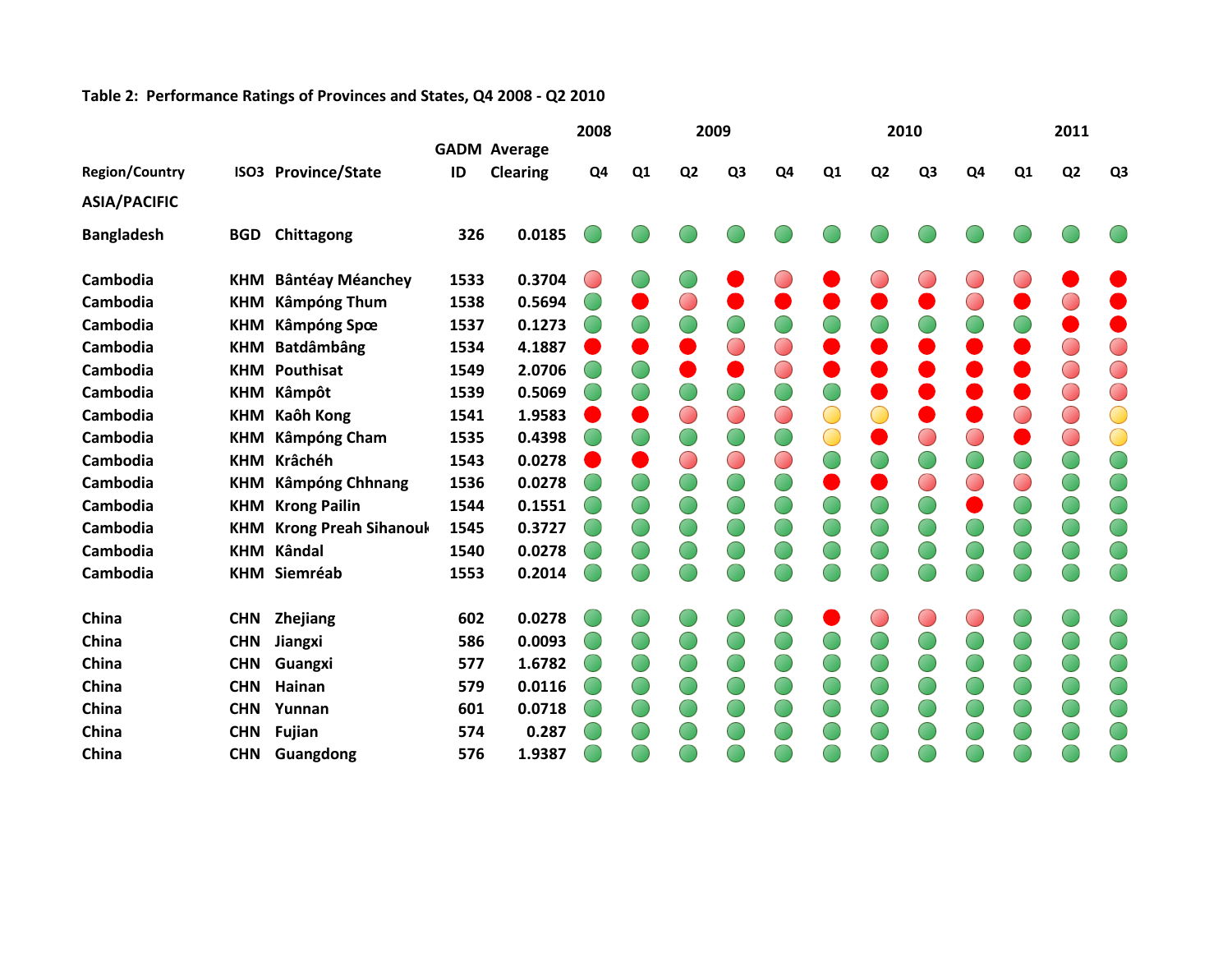|            |                           |                  |                 | 2008                                                                                                |                  |                |    |      |                |                |                |      |    | 2011           |    |
|------------|---------------------------|------------------|-----------------|-----------------------------------------------------------------------------------------------------|------------------|----------------|----|------|----------------|----------------|----------------|------|----|----------------|----|
|            |                           |                  |                 |                                                                                                     |                  |                |    |      |                |                |                |      |    |                |    |
|            | <b>Province/State</b>     | ID               | <b>Clearing</b> | Q4                                                                                                  | Q1               | Q <sub>2</sub> | Q3 | Q4   | Q <sub>1</sub> | Q <sub>2</sub> | Q <sub>3</sub> | Q4   | Q1 | Q <sub>2</sub> | Q3 |
| IND        | <b>West Bengal</b>        |                  | 0.0255          |                                                                                                     |                  |                |    |      |                |                |                |      |    |                |    |
| <b>IND</b> | <b>Bihar</b>              |                  | 0.0764          |                                                                                                     |                  |                |    |      |                |                |                |      |    |                |    |
| <b>IND</b> | <b>Andaman and Nicoba</b> | 1287             | 0.0579          |                                                                                                     |                  |                |    |      |                |                |                |      |    |                |    |
| <b>IND</b> | <b>Andhra Pradesh</b>     |                  | 0.0023          |                                                                                                     |                  |                |    |      |                |                |                |      |    |                |    |
| <b>IND</b> | Orissa                    |                  | 0.1956          |                                                                                                     |                  |                |    |      |                |                |                |      |    |                |    |
| <b>IND</b> | Meghalaya                 |                  | 0.0648          |                                                                                                     |                  |                |    |      |                |                |                |      |    |                |    |
| <b>IND</b> | Assam                     |                  |                 |                                                                                                     |                  |                |    |      |                |                |                |      |    |                |    |
| <b>IND</b> | <b>Manipur</b>            |                  |                 |                                                                                                     |                  |                |    |      |                |                |                |      |    |                |    |
| <b>IND</b> | <b>Arunachal Pradesh</b>  |                  | 0.0035          |                                                                                                     |                  |                |    |      |                |                |                |      |    |                |    |
| <b>IND</b> | <b>Mizoram</b>            |                  | 0.0405          |                                                                                                     |                  |                |    |      |                |                |                |      |    |                |    |
| <b>IND</b> | Nagaland                  |                  | 0.0278          |                                                                                                     |                  |                |    |      |                |                |                |      |    |                |    |
|            |                           | ISO <sub>3</sub> |                 | <b>GADM Average</b><br>1321<br>1291<br>1288<br>1312<br>1309<br>1290<br>1308<br>1289<br>1310<br>1311 | 0.1748<br>0.1412 |                |    | 2009 |                |                |                | 2010 |    |                |    |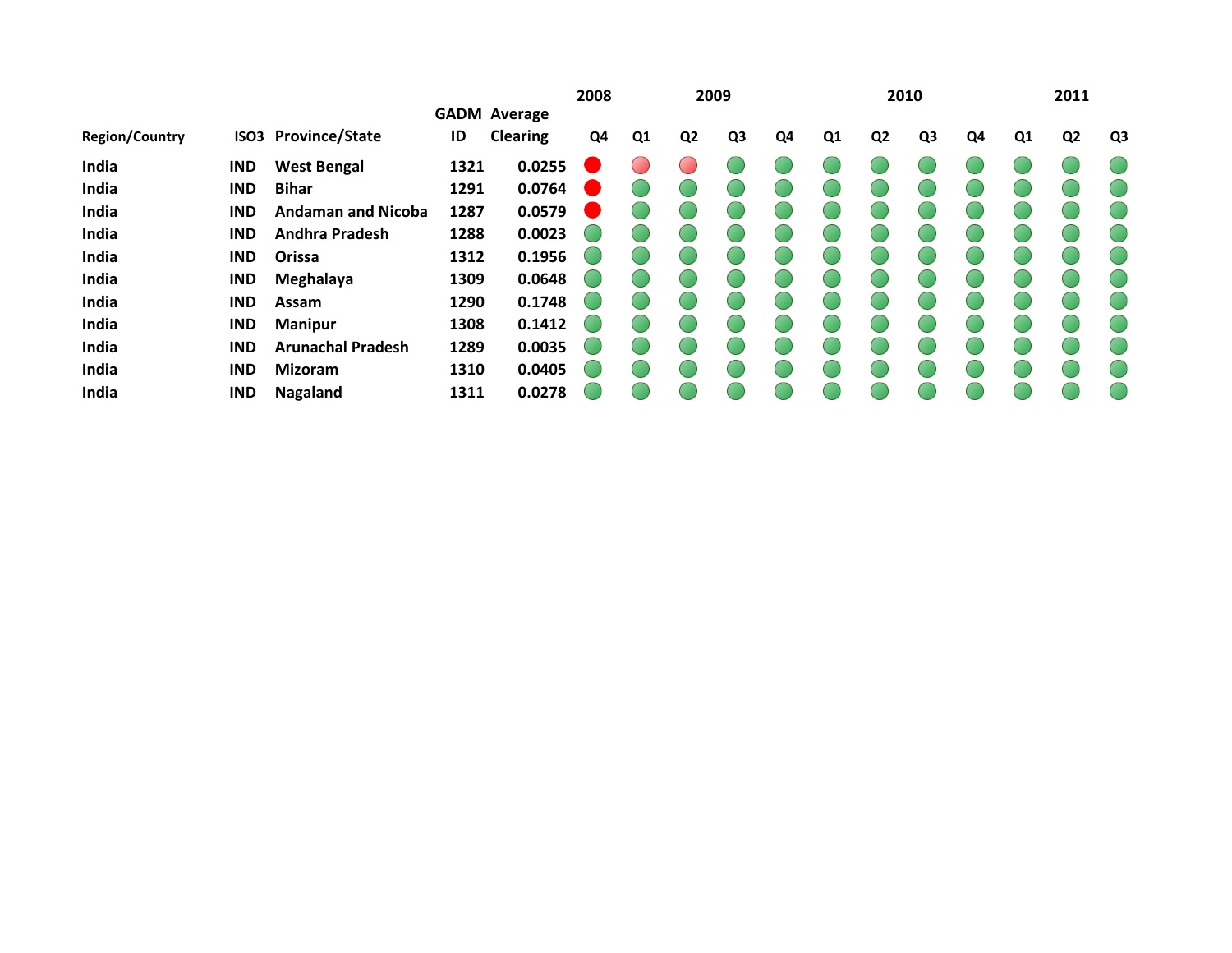|                       |            |                            |      |                                        | 2008           |                |                | 2009           |                |    |                | 2010           |            |                | 2011           |                |
|-----------------------|------------|----------------------------|------|----------------------------------------|----------------|----------------|----------------|----------------|----------------|----|----------------|----------------|------------|----------------|----------------|----------------|
| <b>Region/Country</b> |            | <b>ISO3 Province/State</b> | ID   | <b>GADM Average</b><br><b>Clearing</b> | Q <sub>4</sub> | Q <sub>1</sub> | Q <sub>2</sub> | Q <sub>3</sub> | Q <sub>4</sub> | Q1 | Q <sub>2</sub> | Q <sub>3</sub> | Q4         | Q <sub>1</sub> | Q <sub>2</sub> | Q <sub>3</sub> |
| Indonesia             | <b>IDN</b> | Sulawesi Selatan           | 1279 | 2.213                                  | $\bigcirc$     |                |                |                |                |    |                |                |            |                |                |                |
| Indonesia             | <b>IDN</b> | <b>Sulawesi Utara</b>      | 1282 | 0.1898                                 |                |                |                |                |                |    |                |                |            |                |                |                |
| Indonesia             | <b>IDN</b> | <b>Sulawesi Barat</b>      | 1278 | 1.1146                                 |                |                |                |                |                |    |                |                |            |                |                | $\bigcirc$     |
| Indonesia             | <b>IDN</b> | Sumatera Utara             | 1285 | 40.3009                                |                |                |                |                |                |    |                |                |            |                |                | $\bigcirc$     |
| Indonesia             | <b>IDN</b> | <b>Sulawesi Tengah</b>     | 1280 | 6.2674                                 |                |                |                |                |                |    |                |                |            |                | $\bigcirc$     | $\bigcirc$     |
| Indonesia             | <b>IDN</b> | <b>Kalimantan Barat</b>    | 1266 | 61.728                                 |                |                |                |                |                |    |                | $\bigcirc$     |            |                | $\bigcirc$     | $\bigcirc$     |
| Indonesia             | <b>IDN</b> | Aceh                       | 1254 | 25.8611                                |                |                |                |                |                |    |                |                | $\bigcirc$ |                | $\bigcirc$     | $\bigcirc$     |
| Indonesia             | <b>IDN</b> | <b>Maluku Utara</b>        | 1273 | 0.2315                                 |                |                |                |                | $\bigcirc$     |    |                |                |            |                | $\bigcirc$     | $\bigcirc$     |
| Indonesia             | <b>IDN</b> | <b>Kalimantan Timur</b>    | 1269 | 22.8796                                |                |                |                |                |                |    |                |                |            |                | $\bigcirc$     | $\bigcirc$     |
| Indonesia             | <b>IDN</b> | Yogyakarta                 | 1286 | 0.0278                                 |                |                |                |                |                |    |                |                |            |                |                | $\bigcirc$     |
| Indonesia             | <b>IDN</b> | <b>Banten</b>              | 1257 | 0.1528                                 |                |                |                |                | $\bigcirc$     |    | ◯              |                |            |                |                |                |
| Indonesia             | <b>IDN</b> | Jawa Tengah                | 1264 | 0.2708                                 |                | $\bigcirc$     |                | $\bigcirc$     | $\bigcirc$     |    | $\bigcirc$     |                |            |                | O              | O              |
| Indonesia             | <b>IDN</b> | Sumatera Barat             | 1283 | 9.2535                                 |                |                |                | $\bigcirc$     |                |    |                |                |            |                |                |                |
| Indonesia             | <b>IDN</b> | Jawa Barat                 | 1263 | 1.8032                                 |                |                |                |                |                |    |                |                |            |                |                |                |
| Indonesia             | <b>IDN</b> | Jawa Timur                 | 1265 | 0.4097                                 |                | $\bigcirc$     |                | $\bigcirc$     |                |    |                |                |            |                |                |                |
| Indonesia             | <b>IDN</b> | Lampung                    | 1271 | 3.191                                  |                | $\bigcirc$     |                |                |                |    |                |                |            |                | $\bigcirc$     |                |
| Indonesia             | <b>IDN</b> | Jambi                      | 1262 | 14.6748                                |                | $\bigcirc$     |                |                |                |    |                |                |            |                | O              |                |
| Indonesia             | <b>IDN</b> | <b>Kalimantan Selatan</b>  | 1267 | 9.7303                                 |                |                |                |                |                |    |                |                |            |                |                |                |
| Indonesia             | <b>IDN</b> | <b>Maluku</b>              | 1272 | 0.3819                                 |                |                |                |                |                |    |                | ⌒              |            |                |                |                |
| Indonesia             | <b>IDN</b> | <b>Bangka-Belitung</b>     | 1256 | 1.8345                                 |                |                |                |                |                |    |                |                |            |                |                |                |
| Indonesia             | <b>IDN</b> | Irian Jaya Barat           | 1260 | 0.3275                                 |                |                |                |                |                |    |                |                |            |                |                |                |
| Indonesia             | <b>IDN</b> | Papua                      | 1276 | 2.581                                  |                |                |                |                |                |    |                |                |            |                | $\bigcirc$     |                |
| <b>Indonesia</b>      | <b>IDN</b> | Gorontalo                  | 1259 | 1.0174                                 |                |                |                |                |                |    |                |                |            |                |                |                |
| Indonesia             | <b>IDN</b> | <b>Bengkulu</b>            | 1258 | 6.4502                                 |                |                |                |                |                |    |                |                |            |                |                |                |
| Indonesia             | <b>IDN</b> | <b>Kalimantan Tengah</b>   | 1268 | 46.1898                                |                |                |                |                |                |    |                |                |            |                |                |                |
| Indonesia             | <b>IDN</b> | <b>Kepulauan Riau</b>      | 1270 | 0.0093                                 |                |                |                |                |                |    |                |                |            |                |                |                |
| Indonesia             | <b>IDN</b> | Riau                       | 1277 | 95.5231                                |                |                |                |                |                |    |                |                |            |                |                |                |
| Indonesia             | <b>IDN</b> | Sumatera Selatan           | 1284 | 26.6678                                |                |                |                |                |                |    |                |                |            |                |                |                |
| Indonesia             | <b>IDN</b> | Sulawesi Tenggara          | 1281 | 4.4792                                 |                |                |                |                |                |    |                |                |            |                |                |                |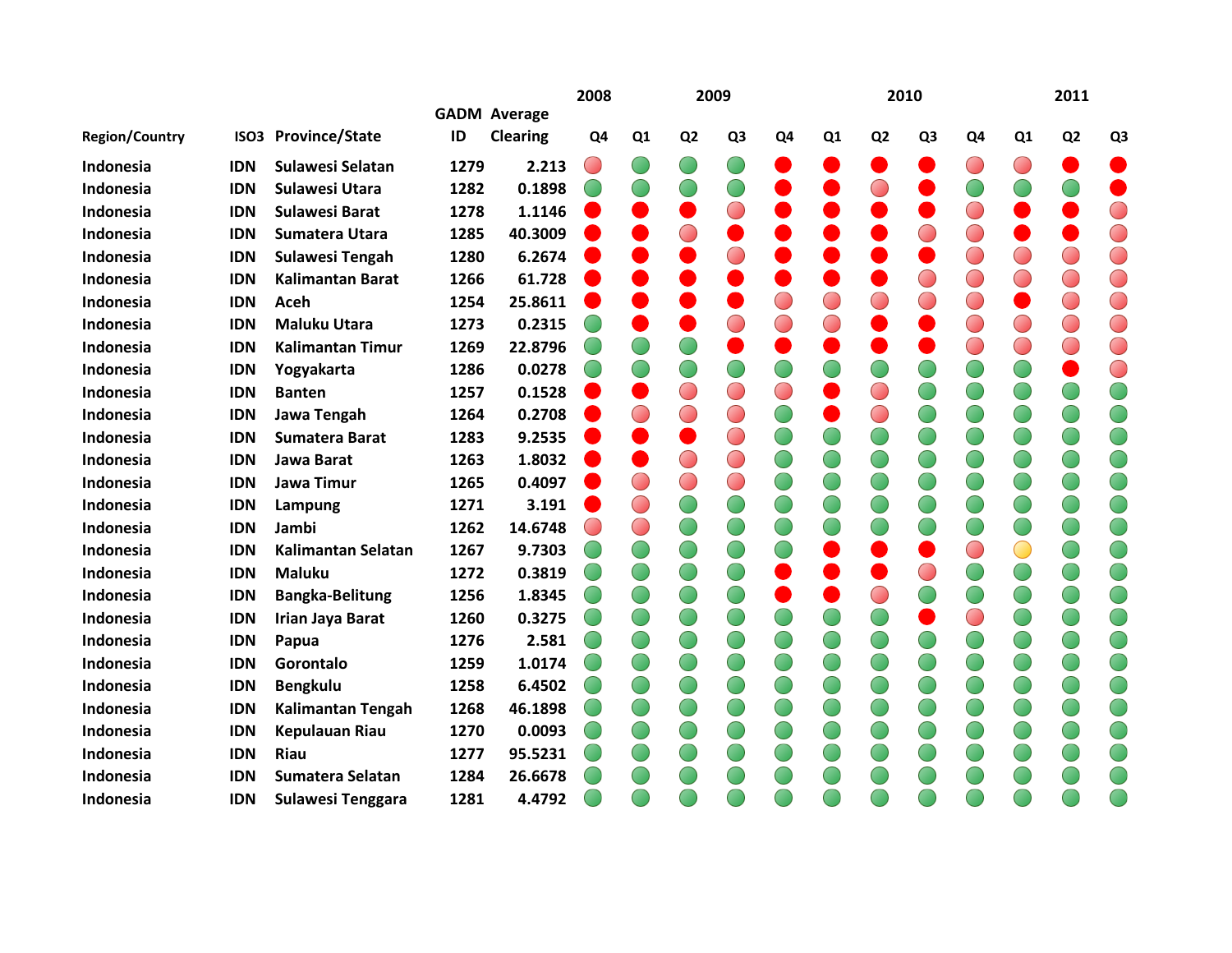|                       |                  |                              |      |                     | 2008           |            |                | 2009           |                |                |                | 2010       |                |    | 2011           |                |
|-----------------------|------------------|------------------------------|------|---------------------|----------------|------------|----------------|----------------|----------------|----------------|----------------|------------|----------------|----|----------------|----------------|
|                       |                  |                              |      | <b>GADM Average</b> |                |            |                |                |                |                |                |            |                |    |                |                |
| <b>Region/Country</b> | ISO <sub>3</sub> | <b>Province/State</b>        | ID   | <b>Clearing</b>     | Q <sub>4</sub> | Q1         | Q <sub>2</sub> | Q <sub>3</sub> | Q <sub>4</sub> | Q <sub>1</sub> | Q <sub>2</sub> | Q3         | Q <sub>4</sub> | Q1 | Q <sub>2</sub> | Q <sub>3</sub> |
| Laos                  | <b>LAO</b>       | Khammouan                    | 1604 | 3.4618              |                |            |                |                |                |                |                | $\bigcirc$ | $\bigcirc$     | Œ  | O              |                |
| Laos                  | <b>LAO</b>       | <b>Vientiane [prefecture</b> | 1612 | 0.2234              |                |            |                |                |                |                |                |            |                | O  |                |                |
| Laos                  | <b>LAO</b>       | Xiangkhoang                  | 1616 | 0.1435              |                |            |                |                | $\bigcirc$     |                |                |            | $\bigcirc$     |    |                | $\bigcirc$     |
| Laos                  | <b>LAO</b>       | Champasak                    | 1602 | 0.0961              |                | $\bigcirc$ |                |                | $\bigcirc$     |                |                |            | $\bigcirc$     |    |                | $\bigcirc$     |
| Laos                  | <b>LAO</b>       | Savannakhét                  | 1610 | 1.7755              |                | $\bigcirc$ |                |                | $\bigcirc$     |                |                | $\bigcirc$ | $\bigcirc$     |    |                |                |
| Laos                  | <b>LAO</b>       | <b>Xaisômboun</b>            | 1614 | 0.3646              |                | $\bigcirc$ |                |                | $\bigcirc$     |                |                |            |                |    |                |                |
| Laos                  | <b>LAO</b>       | <b>Xékong</b>                | 1615 | 0.1134              |                | $\bigcirc$ |                |                |                |                |                |            |                |    | $\bigcirc$     |                |
| Laos                  | <b>LAO</b>       | Phôngsali                    | 1608 | 0.1944              |                |            |                | $\bigcirc$     | $\bigcirc$     | O              |                | $\bigcirc$ |                |    | $\bigcirc$     | $\bigcirc$     |
| Laos                  | <b>LAO</b>       | <b>Oudômxai</b>              | 1607 | 0.2662              |                |            |                |                |                |                |                |            |                |    |                |                |
| Laos                  | <b>LAO</b>       | <b>Bolikhamxai</b>           | 1601 | 1.706               |                |            |                |                |                |                |                |            |                |    |                |                |
| Laos                  | <b>LAO</b>       | Houaphan                     | 1603 | 0.1609              |                |            |                |                |                | O              |                |            |                |    | O              |                |
| Laos                  | <b>LAO</b>       | Louangphrabang               | 1606 | 0.1389              |                |            |                |                |                | $\bigcirc$     |                |            |                |    |                |                |
| Laos                  | <b>LAO</b>       | Xaignabouri                  | 1613 | 0.228               |                |            |                |                |                |                |                |            |                |    |                |                |
| Laos                  | <b>LAO</b>       | <b>Bokeo</b>                 | 1600 | 0.1852              |                |            |                |                |                |                |                |            |                |    |                |                |
| Laos                  | <b>LAO</b>       | <b>Louang Namtha</b>         | 1605 | 0.1736              |                |            |                |                |                |                |                |            |                |    | $\bigcirc$     |                |
| Laos                  | <b>LAO</b>       | Vientiane                    | 1611 | 0.6493              |                |            |                |                |                |                |                |            |                |    |                |                |
| <b>Malaysia</b>       | <b>MYS</b>       | Sabah                        | 1988 | 21.4178             |                |            |                |                |                |                |                |            |                |    |                |                |
| <b>Malaysia</b>       | <b>MYS</b>       | <b>Melaka</b>                | 1982 | 0.4259              |                |            |                |                |                |                |                |            |                |    |                |                |
| <b>Malaysia</b>       | <b>MYS</b>       | Kelantan                     | 1981 | 20.2558             |                |            |                |                | $\bigcirc$     |                |                |            |                |    |                | $\bigcirc$     |
| <b>Malaysia</b>       | <b>MYS</b>       | Kedah                        | 1980 | 6.2674              |                | $\bigcirc$ |                |                | $\bigcirc$     |                |                |            |                |    |                | $\bigcirc$     |
| <b>Malaysia</b>       | <b>MYS</b>       | Perak                        | 1985 | 16.1227             |                | $\bigcirc$ |                |                |                |                |                |            |                |    | $\bigcirc$     | $\bigcirc$     |
| <b>Malaysia</b>       | <b>MYS</b>       | Negeri Sembilan              | 1983 | 4.309               |                |            |                |                |                |                |                |            |                |    | $\bigcirc$     | $\bigcirc$     |
| <b>Malaysia</b>       | <b>MYS</b>       | Johor                        | 1979 | 12.7778             |                | $\bigcirc$ |                |                | $\bigcirc$     |                |                |            |                |    | $\bigcirc$     | $\bigcirc$     |
| <b>Malaysia</b>       | <b>MYS</b>       | Trengganu                    | 1991 | 11.4016             |                |            |                |                |                |                |                |            |                |    | $\bigcirc$     | $\bigcirc$     |
| <b>Malaysia</b>       | <b>MYS</b>       | Pahang                       | 1984 | 36.3484             |                |            |                |                |                |                |                |            |                |    | $\bigcirc$     | $\bigcirc$     |
| Malaysia              | <b>MYS</b>       | <b>Sarawak</b>               | 1989 | 98.3125             | ۰              | $\bigcirc$ |                |                |                |                | $\bigcirc$     |            |                |    |                |                |
| <b>Malaysia</b>       | <b>MYS</b>       | <b>Perlis</b>                | 1986 | 0.0208              |                | $\bigcirc$ |                |                |                |                |                |            |                |    | $\bigcirc$     |                |
| <b>Malaysia</b>       | <b>MYS</b>       | <b>Pulau Pinang</b>          | 1987 | 0.2847              |                |            |                |                |                |                |                |            |                |    |                |                |
| Malaysia              | <b>MYS</b>       | Selangor                     | 1990 | 3.8854              |                |            |                |                |                |                |                |            |                |    |                |                |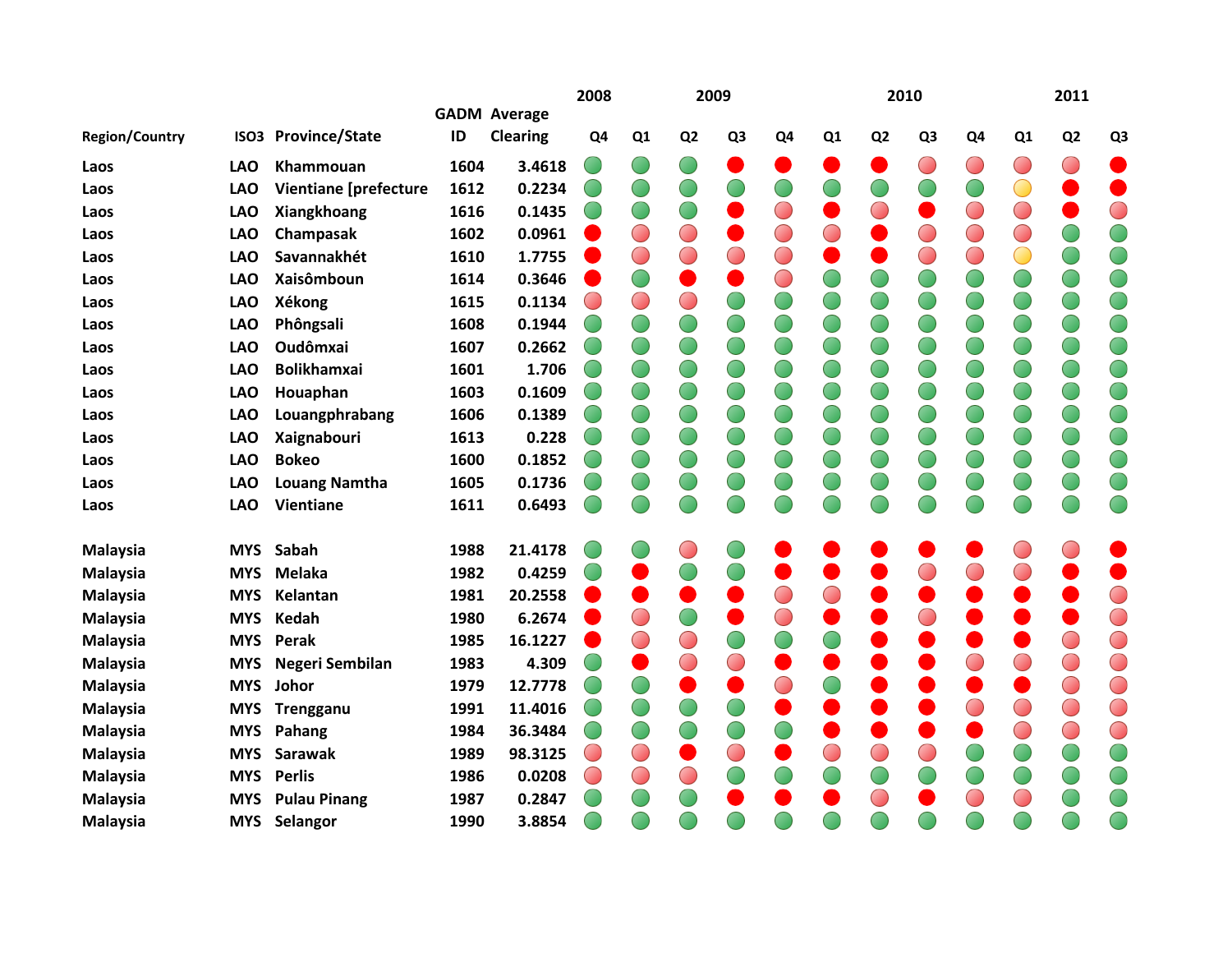|                                       |                 |                            |      |                                        | 2008           |            |                | 2009           |                |                |                | 2010           |    |                | 2011           |                |
|---------------------------------------|-----------------|----------------------------|------|----------------------------------------|----------------|------------|----------------|----------------|----------------|----------------|----------------|----------------|----|----------------|----------------|----------------|
| <b>Region/Country</b>                 |                 | <b>ISO3 Province/State</b> | ID   | <b>GADM Average</b><br><b>Clearing</b> | Q <sub>4</sub> | Q1         | Q <sub>2</sub> | Q <sub>3</sub> | Q <sub>4</sub> | Q <sub>1</sub> | Q <sub>2</sub> | Q <sub>3</sub> | Q4 | Q <sub>1</sub> | Q <sub>2</sub> | Q <sub>3</sub> |
|                                       |                 |                            |      |                                        |                |            |                |                |                |                |                |                |    |                |                |                |
| <b>Myanmar</b>                        | <b>MMR Chin</b> |                            | 1855 | 3.0984                                 |                |            |                |                |                |                |                |                |    |                | $\bigcirc$     |                |
| <b>Myanmar</b>                        |                 | <b>MMR Kachin</b>          | 1856 | 2.0799                                 |                |            |                |                |                |                |                |                |    |                | ◯              | $\bigcirc$     |
| <b>Myanmar</b>                        |                 | <b>MMR Ayeyarwady</b>      | 1853 | 1.9676                                 |                | $\bigcirc$ |                |                |                |                |                |                |    |                | $\bigcirc$     | $\bigcirc$     |
| <b>Myanmar</b>                        |                 | <b>MMR Magway</b>          | 1859 | 0.3275                                 |                | $\bigcap$  |                |                |                |                |                |                |    |                | $\bigcirc$     | $\bigcirc$     |
| <b>Myanmar</b>                        |                 | <b>MMR Tanintharyi</b>     | 1865 | 0.9988                                 |                |            |                |                |                |                |                |                |    |                | O              | $\bigcirc$     |
| <b>Myanmar</b>                        |                 | <b>MMR Rakhine</b>         | 1862 | 60.794                                 |                | $\bigcirc$ |                |                |                |                |                |                |    |                | $\bigcirc$     | $\bigcirc$     |
| <b>Myanmar</b>                        |                 | <b>MMR Kayin</b>           | 1858 | 1.9931                                 |                |            |                |                |                |                |                |                |    |                | $\bigcirc$     | $\bigcirc$     |
| <b>Myanmar</b>                        | <b>MMR Mon</b>  |                            | 1861 | 0.2963                                 |                | $\bigcirc$ |                |                |                |                |                |                |    |                | 0              | $\bigcirc$     |
| <b>Myanmar</b>                        |                 | <b>MMR Mandalay</b>        | 1860 | 0.162                                  |                | $\bigcirc$ |                |                |                |                |                |                |    |                | $\bigcirc$     |                |
| <b>Myanmar</b>                        | <b>MMR Shan</b> |                            | 1864 | 4.6424                                 |                |            |                |                |                |                |                |                |    |                | $\bigcirc$     | $\bigcirc$     |
| <b>Myanmar</b>                        |                 | <b>MMR Sagaing</b>         | 1863 | 0.6956                                 |                |            |                |                |                |                |                |                |    |                | ◯              |                |
| <b>Myanmar</b>                        | <b>MMR Bago</b> |                            | 1854 | 0.8009                                 |                |            |                |                |                |                |                |                |    |                |                |                |
| <b>Nepal</b>                          | <b>NPL</b>      | Far-Western                | 2108 | 0.0139                                 |                |            |                |                |                |                |                |                |    |                |                |                |
| <b>Nepal</b>                          | <b>NPL</b>      | Central                    | 2106 | 0.0347                                 |                |            |                |                |                |                |                |                |    |                |                |                |
| <b>Nepal</b>                          | <b>NPL</b>      | Mid-Western                | 2109 | 0.0116                                 |                |            |                |                |                |                |                |                |    |                |                |                |
| Papua New Guinea PNG Western          |                 |                            | 2306 | 4.3947                                 |                |            |                |                |                |                |                |                |    |                |                |                |
| Papua New Guinea PNG East New Britain |                 |                            | 2291 | 0.5775                                 |                |            |                |                |                |                |                |                |    |                |                |                |
| Papua New Guinea PNG                  |                 | Sandaun                    | 2303 | 0.2616                                 |                |            |                |                |                |                |                |                |    |                |                | $\bigcirc$     |
| Papua New Guinea PNG                  |                 | <b>Madang</b>              | 2296 | 0.4745                                 |                |            |                |                | $\bigcirc$     |                |                |                |    |                |                | $\bigcirc$     |
| Papua New Guinea PNG                  |                 | <b>Northern</b>            | 2302 | 1.3009                                 |                |            |                |                | $\bigcirc$     |                |                | $\bigcirc$     |    |                |                |                |
| <b>Papua New Guinea</b>               | <b>PNG</b>      | Gulf                       | 2295 | 1.3958                                 |                |            |                |                | $\bigcirc$     |                |                |                |    |                |                | O              |
| Papua New Guinea PNG                  |                 | <b>Morobe</b>              | 2299 | 0.1933                                 |                |            |                |                | $\bigcirc$     |                | $\bigcirc$     | $\bigcirc$     |    |                |                |                |
| Papua New Guinea PNG                  |                 | <b>East Sepik</b>          | 2292 | 0.0278                                 |                |            |                |                | $\bigcirc$     |                |                |                |    |                |                |                |
| <b>Papua New Guinea</b>               | <b>PNG</b>      | <b>Southern Highlands</b>  | 2304 | 0.0833                                 |                |            |                |                | $\bigcirc$     |                |                |                |    |                |                |                |
| Papua New Guinea PNG                  |                 | <b>Eastern Highlands</b>   | 2293 | 0.0139                                 |                | $\bigcirc$ |                |                |                |                |                |                |    |                |                |                |
| Papua New Guinea PNG West New Britain |                 |                            | 2305 | 0.1343                                 |                |            |                |                |                |                |                |                |    |                |                |                |
| <b>Papua New Guinea</b>               | <b>PNG</b>      | <b>Western Highlands</b>   | 2307 | 0.0069                                 |                |            |                |                |                |                |                |                |    |                |                |                |
| Papua New Guinea PNG                  |                 | Chimbu                     | 2290 | 0.0278                                 |                |            |                |                |                |                |                |                |    |                |                |                |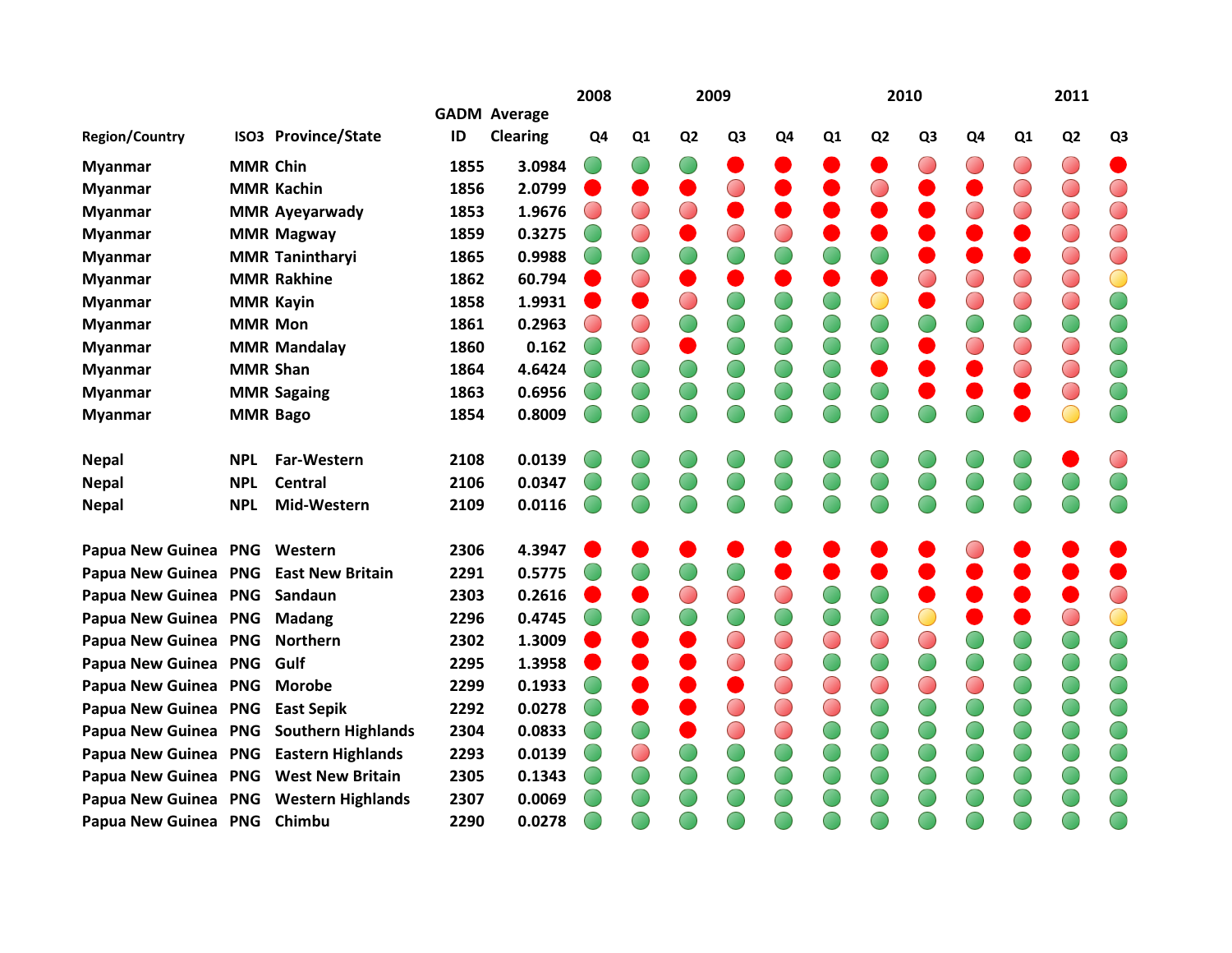|                       |            |                            |      |                     | 2008           |                          |                | 2009           |                |           |                | 2010           |            |                | 2011                                   |                |
|-----------------------|------------|----------------------------|------|---------------------|----------------|--------------------------|----------------|----------------|----------------|-----------|----------------|----------------|------------|----------------|----------------------------------------|----------------|
|                       |            |                            |      | <b>GADM Average</b> |                |                          |                |                |                |           |                |                |            |                |                                        |                |
| <b>Region/Country</b> |            | <b>ISO3 Province/State</b> | ID   | <b>Clearing</b>     | Q <sub>4</sub> | Q <sub>1</sub>           | Q <sub>2</sub> | Q <sub>3</sub> | Q <sub>4</sub> | Q1        | Q <sub>2</sub> | Q <sub>3</sub> | Q4         | Q <sub>1</sub> | Q <sub>2</sub>                         | Q <sub>3</sub> |
| <b>Thailand</b>       | <b>THA</b> | Ratchaburi                 | 2872 | 0.1065              |                | $\overline{\phantom{a}}$ |                | $\bigcirc$     |                |           |                |                |            |                | $\begin{pmatrix} 1 \\ 1 \end{pmatrix}$ | $\bigcirc$     |
| <b>Thailand</b>       | <b>THA</b> | Tak                        | 2890 | 0.044               |                |                          |                |                |                |           |                | ◯              |            |                | $\bigcirc$                             | $\bigcirc$     |
| <b>Thailand</b>       | <b>THA</b> | Nan                        | 2851 | 0.1157              |                |                          |                |                |                |           |                |                |            |                | ◯                                      | $\bigcirc$     |
| <b>Thailand</b>       | <b>THA</b> | <b>Chiang Mai</b>          | 2829 | 0.0278              |                |                          |                |                |                |           |                |                |            |                | O                                      | $\bigcirc$     |
| <b>Thailand</b>       | <b>THA</b> | <b>Surat Thani</b>         | 2888 | 0.0556              |                | O                        |                |                |                |           |                |                |            |                | O                                      | $\bigcirc$     |
| <b>Thailand</b>       | <b>THA</b> | <b>Chiang Rai</b>          | 2830 | 0.0231              |                | $(\Box)$                 | $\bigcirc$     |                |                |           |                |                |            |                |                                        |                |
| <b>Thailand</b>       | <b>THA</b> | Lampang                    | 2838 | 0.0694              |                | $\bigcirc$               |                |                |                | $\bigcap$ |                | $\bigcirc$     | $\bigcirc$ |                | 0                                      | O              |
| <b>Thailand</b>       | <b>THA</b> | Lamphun                    | 2839 | 0.0162              |                | $\bigcirc$               | $\bigcirc$     |                |                |           |                |                |            |                |                                        |                |
| <b>Thailand</b>       | <b>THA</b> | Prachuap Khiri Khan        | 2870 | 0.0208              |                | $\cup$                   |                |                |                |           |                |                |            |                |                                        |                |
| <b>Thailand</b>       | <b>THA</b> | Phitsanulok                | 2865 | 0.0556              |                | $\bigcirc$               | $\bigcirc$     | $\bigcirc$     |                |           | $\bigcirc$     | $\bigcirc$     |            |                |                                        |                |
| <b>Thailand</b>       | <b>THA</b> | <b>Udon Thani</b>          | 2894 | 0.0278              |                |                          |                | $\bigcirc$     | $\bigcirc$     | $\bigcap$ |                |                |            |                |                                        | O              |
| <b>Thailand</b>       | <b>THA</b> | Chanthaburi                | 2828 | 0.0278              |                |                          |                |                |                |           |                |                |            |                | O                                      | O              |
| <b>Thailand</b>       | <b>THA</b> | <b>Nakhon Si Thammara</b>  | 2850 | 0.1227              |                |                          |                |                |                |           |                |                |            |                |                                        |                |
| <b>Thailand</b>       | <b>THA</b> | <b>Krabi</b>               | 2837 | 0.0035              |                |                          |                |                |                |           |                |                |            |                |                                        |                |
| <b>Thailand</b>       | <b>THA</b> | <b>Narathiwat</b>          | 2852 | 0.0787              |                |                          |                |                |                |           |                |                |            |                |                                        |                |
| <b>Thailand</b>       | <b>THA</b> | Phrae                      | 2867 | 0.0093              |                | F.                       |                |                |                | Œ         |                | Œ              |            |                | Œ                                      | $\subset$      |
| Vietnam               |            | <b>VNM Tay Nguyen</b>      | 3296 | 0.5602              |                |                          |                |                |                |           |                |                |            |                |                                        |                |
| <b>Vietnam</b>        |            | <b>VNM Nam Trung Bo</b>    | 3294 | 0.0301              |                |                          |                |                |                |           |                |                |            |                |                                        |                |
| <b>Vietnam</b>        |            | <b>VNM Dong Nam Bo</b>     | 3293 | 0.0046              |                |                          |                |                |                |           |                |                |            |                |                                        |                |
| <b>Vietnam</b>        |            | <b>VNM Tay Bac</b>         | 3295 | 0.0417              |                |                          |                |                |                |           |                |                |            |                |                                        |                |
| <b>Vietnam</b>        |            | VNM Dong Bang Song Cuu I   | 3291 | 0.0093              |                |                          |                |                |                |           |                |                |            |                |                                        |                |
| <b>Vietnam</b>        |            | <b>VNM Dong Bac</b>        | 3290 | 0.0069              |                |                          |                |                |                |           |                |                |            |                |                                        |                |
| <b>Vietnam</b>        |            | <b>VNM Bac Trung Bo</b>    | 3289 | 0.2292              |                |                          |                |                |                |           |                |                |            |                |                                        |                |
|                       |            |                            |      |                     |                |                          |                |                |                |           |                |                |            |                |                                        |                |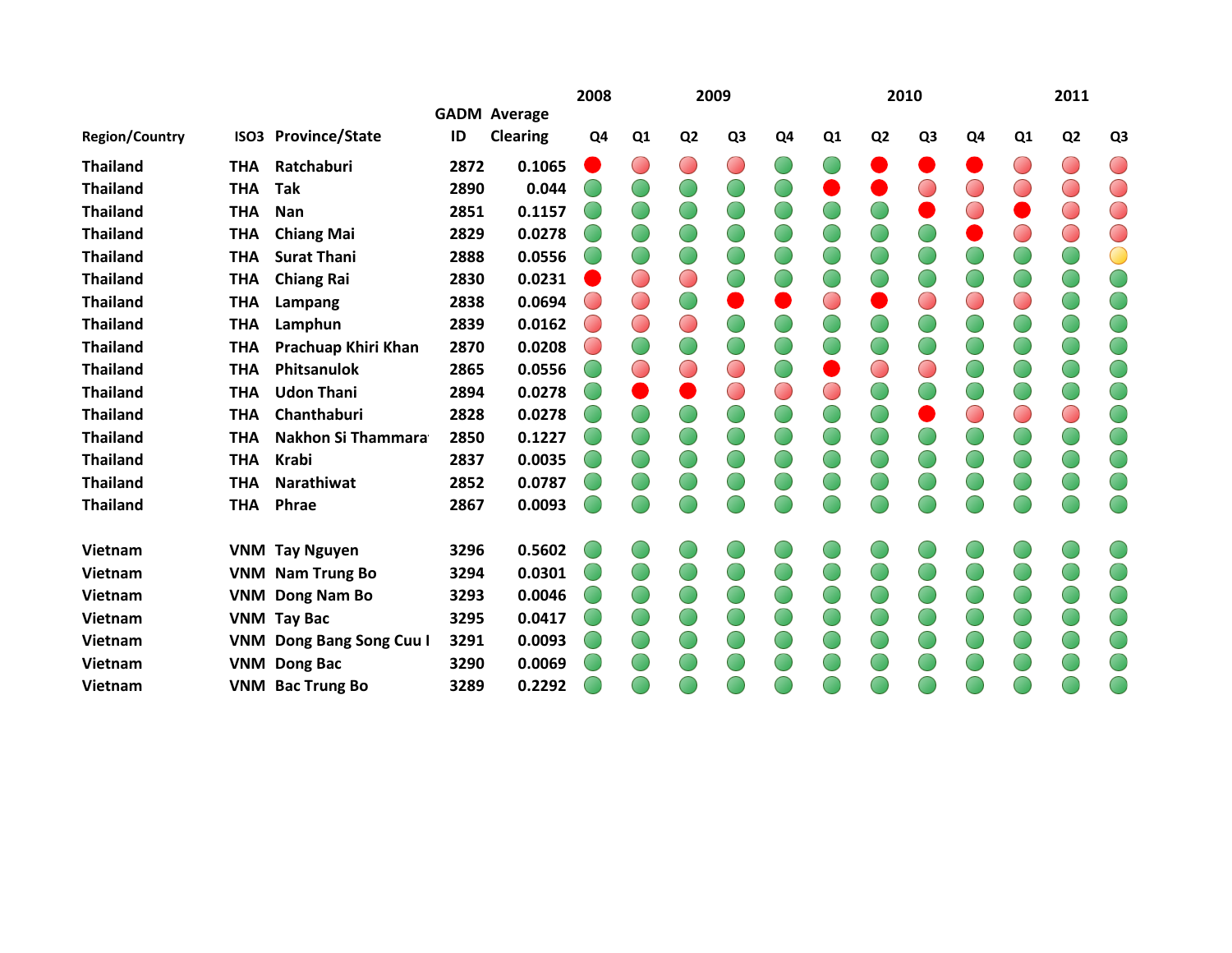|                       |            |                            |     |                                        | 2008 |                |                | 2009           |    |    |                | 2010           |    |    | 2011           |    |
|-----------------------|------------|----------------------------|-----|----------------------------------------|------|----------------|----------------|----------------|----|----|----------------|----------------|----|----|----------------|----|
| <b>Region/Country</b> |            | <b>ISO3 Province/State</b> | ID  | <b>GADM Average</b><br><b>Clearing</b> | Q4   | Q <sub>1</sub> | Q <sub>2</sub> | Q <sub>3</sub> | Q4 | Q1 | Q <sub>2</sub> | Q <sub>3</sub> | Q4 | Q1 | Q <sub>2</sub> | Q3 |
| <b>LATIN AMERICA</b>  |            |                            |     |                                        |      |                |                |                |    |    |                |                |    |    |                |    |
| <b>Bolivia</b>        |            | <b>BOL</b> La Paz          | 424 | 0.0995                                 |      |                |                |                |    |    |                |                |    |    |                |    |
| <b>Bolivia</b>        | <b>BOL</b> | Cochabamba                 | 422 | 0.1771                                 |      |                |                |                |    |    |                |                |    |    |                |    |
| <b>Bolivia</b>        |            | <b>BOL</b> El Beni         | 423 | 6.9965                                 |      |                |                |                |    |    |                |                |    |    |                |    |
| <b>Bolivia</b>        |            | <b>BOL</b> Santa Cruz      | 428 | 6.2523                                 |      |                |                |                |    |    |                |                |    |    |                |    |
| <b>Bolivia</b>        |            | <b>BOL</b> Pando           | 426 | 1.228                                  |      |                |                |                |    |    |                |                |    |    |                |    |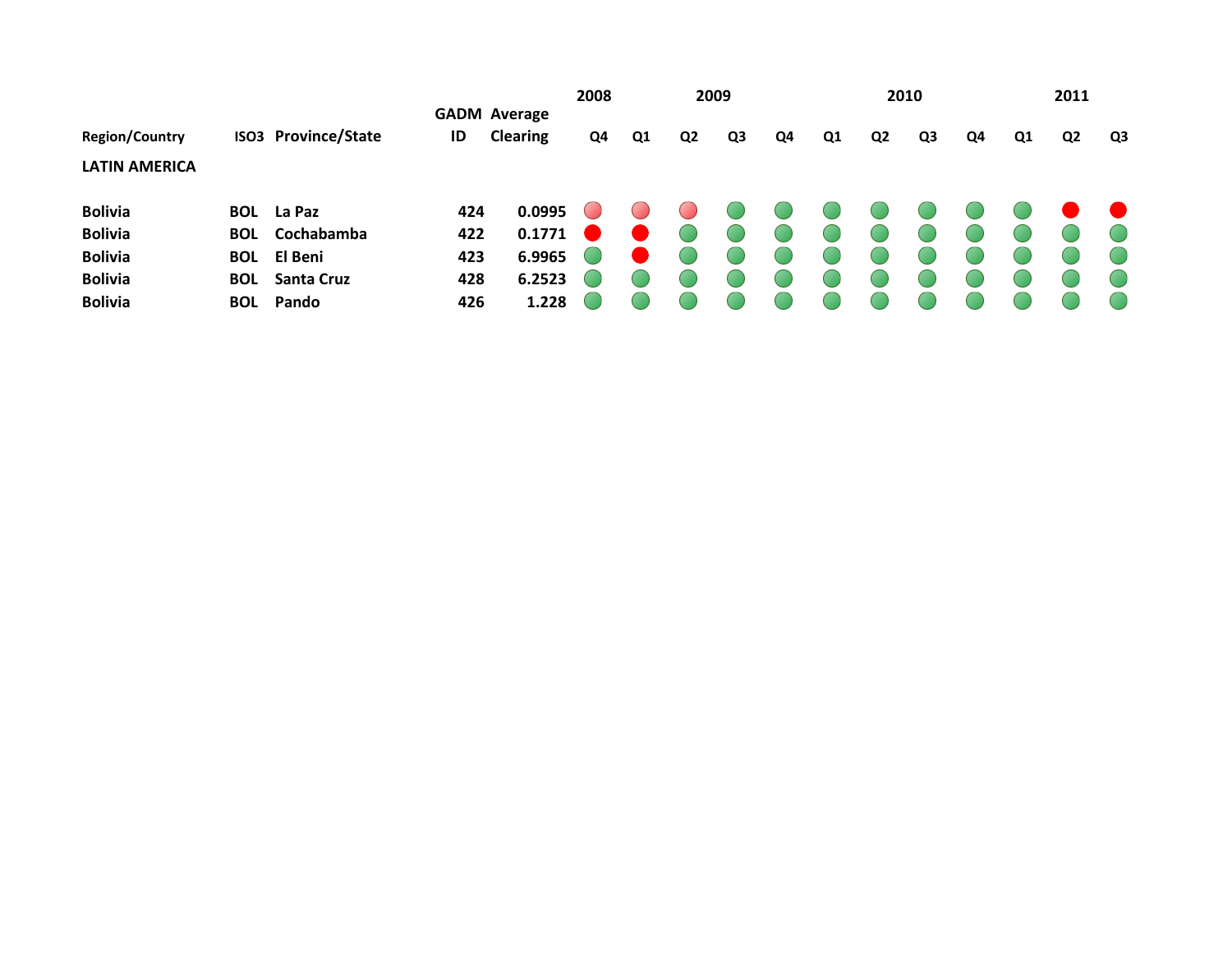|                       |            |                            |     |                                        | 2008                              |                          |                | 2009           |    |                |                | 2010           |                |    | 2011           |                |
|-----------------------|------------|----------------------------|-----|----------------------------------------|-----------------------------------|--------------------------|----------------|----------------|----|----------------|----------------|----------------|----------------|----|----------------|----------------|
| <b>Region/Country</b> |            | ISO3 Province/State        | ID  | <b>GADM Average</b><br><b>Clearing</b> | Q4                                | Q <sub>1</sub>           | Q <sub>2</sub> | Q <sub>3</sub> | Q4 | Q <sub>1</sub> | Q <sub>2</sub> | Q <sub>3</sub> | Q <sub>4</sub> | Q1 | Q <sub>2</sub> | Q <sub>3</sub> |
|                       |            |                            |     |                                        |                                   |                          |                |                |    |                |                |                |                |    |                |                |
| <b>Brazil</b>         | <b>BRA</b> | <b>Tocantins</b>           | 456 | 11.0046                                | $\begin{pmatrix} 1 \end{pmatrix}$ | O                        |                |                |    |                |                |                |                |    |                |                |
| <b>Brazil</b>         | <b>BRA</b> | Goiás                      | 438 | 0.8148                                 |                                   |                          |                |                |    |                |                |                |                |    |                |                |
| <b>Brazil</b>         | <b>BRA</b> | Paraíba                    | 444 | 0.1528                                 |                                   |                          |                |                |    |                | ◯              | ⌒              |                |    |                |                |
| <b>Brazil</b>         | <b>BRA</b> | <b>Acre</b>                | 430 | 31.7083                                |                                   |                          |                | $\bigcirc$     |    |                |                |                |                |    |                |                |
| <b>Brazil</b>         | <b>BRA</b> | Amazonas                   | 433 | 80.1435                                |                                   |                          |                |                |    |                |                |                |                |    |                | O              |
| <b>Brazil</b>         | <b>BRA</b> | Amapá                      | 432 | 2.2813                                 |                                   | $\bigcirc$               |                |                |    |                |                | $\bigcirc$     |                |    |                |                |
| <b>Brazil</b>         | <b>BRA</b> | <b>Minas Gerais</b>        | 442 | 42.7963                                |                                   | $\bigcirc$               |                | $\bigcirc$     |    |                |                |                |                |    |                |                |
| <b>Brazil</b>         | <b>BRA</b> | <b>Espírito Santo</b>      | 437 | 6.6192                                 |                                   | $\bigcirc$               |                |                |    |                |                |                |                |    |                |                |
| <b>Brazil</b>         | <b>BRA</b> | Pernambuco                 | 446 | 0.1829                                 |                                   |                          |                |                |    |                |                |                |                |    |                |                |
| <b>Brazil</b>         | <b>BRA</b> | Roraima                    | 452 | 5.831                                  |                                   | O                        |                |                |    |                |                |                |                |    | O              |                |
| <b>Brazil</b>         | <b>BRA</b> | Maranhão                   | 439 | 87.1921                                | Œ                                 | $\overline{\mathcal{C}}$ |                |                |    |                |                |                |                |    |                |                |
| <b>Brazil</b>         | <b>BRA</b> | Rio de Janeiro             | 448 | 0.5058                                 |                                   |                          |                |                |    |                |                |                |                |    |                |                |
| <b>Brazil</b>         | <b>BRA</b> | Pará                       | 443 | 469.0637                               |                                   |                          |                |                |    |                |                |                |                |    |                |                |
| <b>Brazil</b>         | <b>BRA</b> | <b>Rio Grande do Norte</b> | 449 | 0.0278                                 |                                   |                          |                | $\bigcirc$     | O  |                |                |                |                |    |                |                |
| <b>Brazil</b>         | <b>BRA</b> | <b>Bahia</b>               | 434 | 23.3021                                |                                   |                          |                |                |    |                |                |                |                |    |                |                |
| <b>Brazil</b>         | <b>BRA</b> | <b>Mato Grosso</b>         | 440 | 258.3241                               |                                   |                          |                |                |    |                |                |                |                |    |                |                |
| <b>Brazil</b>         | <b>BRA</b> | São Paulo                  | 454 | 4.8438                                 |                                   |                          |                |                |    |                |                |                |                |    |                |                |
| <b>Brazil</b>         | <b>BRA</b> | Rondônia                   | 451 | 169.6759                               |                                   |                          |                |                |    |                |                |                |                |    |                |                |
| <b>Brazil</b>         | <b>BRA</b> | Paraná                     | 445 | 4.9664                                 |                                   |                          |                |                |    |                |                |                |                |    |                |                |
| <b>Brazil</b>         | <b>BRA</b> | <b>Rio Grande do Sul</b>   | 450 | 0.875                                  |                                   |                          |                |                |    |                |                |                |                |    |                |                |
| <b>Brazil</b>         | <b>BRA</b> | <b>Mato Grosso do Sul</b>  | 441 | 0.9479                                 |                                   |                          |                |                |    |                |                |                |                |    |                |                |
| <b>Brazil</b>         | <b>BRA</b> | Sergipe                    | 455 | 0.4896                                 |                                   |                          |                |                |    |                |                |                |                |    |                |                |
| <b>Brazil</b>         | <b>BRA</b> | Piauí                      | 447 | 3.7014                                 |                                   |                          |                |                |    |                |                |                |                |    |                |                |
| <b>Brazil</b>         | <b>BRA</b> | Ceará                      | 435 | 1.0185                                 |                                   |                          |                |                |    |                |                |                |                |    |                |                |
| <b>Brazil</b>         | <b>BRA</b> | Santa Catarina             | 453 | 1.419                                  |                                   |                          |                |                |    |                |                |                |                |    |                |                |
| <b>Brazil</b>         | <b>BRA</b> | <b>Alagoas</b>             | 431 | 0.037                                  |                                   |                          |                |                |    |                |                |                |                |    |                |                |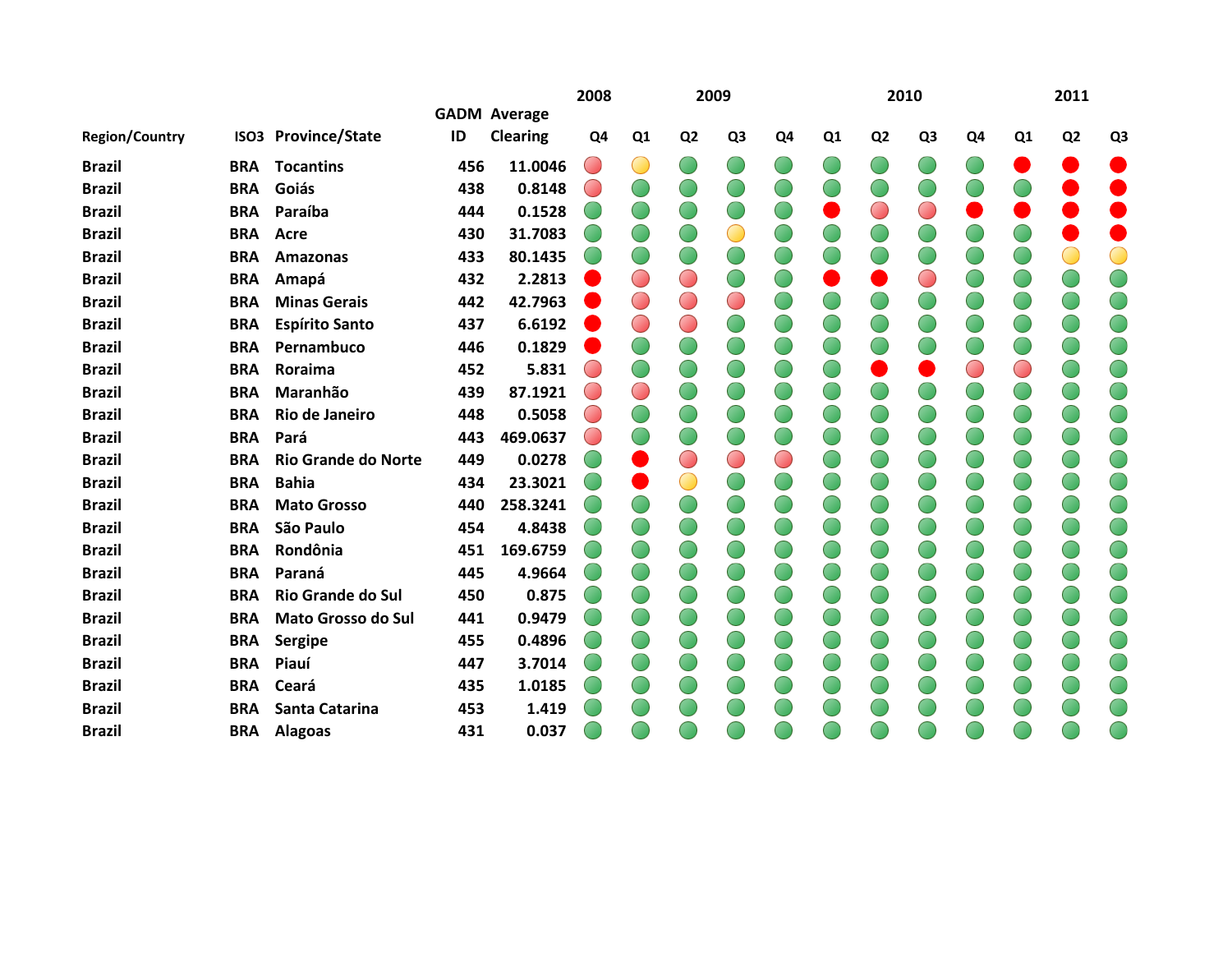|                       |            |                              |      |                     | 2008           |                |                | 2009           |                |            |                | 2010           |            |    | 2011           |                |
|-----------------------|------------|------------------------------|------|---------------------|----------------|----------------|----------------|----------------|----------------|------------|----------------|----------------|------------|----|----------------|----------------|
|                       |            |                              |      | <b>GADM Average</b> |                |                |                |                |                |            |                |                |            |    |                |                |
| <b>Region/Country</b> |            | <b>ISO3 Province/State</b>   | ID   | <b>Clearing</b>     | Q <sub>4</sub> | Q <sub>1</sub> | Q <sub>2</sub> | Q <sub>3</sub> | Q <sub>4</sub> | Q1         | Q <sub>2</sub> | Q <sub>3</sub> | Q4         | Q1 | Q <sub>2</sub> | Q <sub>3</sub> |
| <b>French Guiana</b>  | <b>GUF</b> | Cayenne                      | 1136 | 0.9248              |                |                |                |                | $\bigcirc$     | $\bigcirc$ | $(\ )$         |                | $\bigcirc$ |    |                | O              |
| <b>French Guiana</b>  | <b>GUF</b> | Saint-Laurent-du-Mar         | 1137 | 1.4097              |                |                |                |                |                |            |                | ⌒              |            |    |                |                |
| Guyana                | <b>GUY</b> | <b>Mahaica-Berbice</b>       | 1162 | 0.2986              |                |                |                |                |                |            |                |                |            |    |                |                |
| Guyana                | <b>GUY</b> | Demerara-Mahaica             | 1159 | 0.0093              |                |                |                |                |                |            |                |                |            |    |                |                |
| Guyana                | <b>GUY</b> | <b>Essequibo Islands-We</b>  | 1161 | 0.0069              |                | 0              |                |                |                |            |                |                |            |    |                |                |
| Guyana                | <b>GUY</b> | <b>East Berbice-Corentyr</b> | 1160 | 0.0787              |                | $\bigcirc$     |                |                |                | ◯          | O              | $\bigcirc$     |            |    | ◯              | $\bigcirc$     |
| Guyana                | <b>GUY</b> | <b>Barima-Waini</b>          | 1157 | 0.1111              |                | ◯              |                |                |                |            |                |                |            |    | $\bigcirc$     | $\bigcirc$     |
| Guyana                | <b>GUY</b> | Potaro-Siparuni              | 1164 | 0.0231              |                | U              |                |                |                |            |                |                |            |    | $\bigcirc$     | O              |
| Guyana                | <b>GUY</b> | Pomeroon-Supenaam            | 1163 | 0.0556              |                | U              |                |                | $\bigcirc$     | $\bigcirc$ | $\bigcirc$     |                |            |    | $\bigcirc$     |                |
| Guyana                | <b>GUY</b> | Upper Takutu-Upper I         | 1166 | 0.0648              |                |                |                |                |                |            |                |                |            |    |                |                |
| <b>Mexico</b>         |            | MEX Campeche                 | 1807 | 0.5972              |                |                |                |                |                |            |                |                |            |    |                |                |
| <b>Mexico</b>         |            | MEX Yucatán                  | 1834 | 0.1389              |                |                |                |                |                |            |                | $\bigcirc$     |            |    |                |                |
| <b>Mexico</b>         | <b>MEX</b> | Quintana Roo                 | 1826 | 2.0567              |                |                |                |                |                |            |                |                |            |    | 0              |                |
| <b>Mexico</b>         |            | <b>MEX Tabasco</b>           | 1830 | 0.0833              |                |                |                |                |                |            |                |                |            |    |                |                |
| Paraguay              | <b>PRY</b> | Paraguarí                    | 2452 | 0.0116              |                |                |                |                |                |            |                |                |            |    |                |                |
| Paraguay              | <b>PRY</b> | Guairá                       | 2448 | 0.6296              |                | $\bigcirc$     |                |                |                |            | O              | $\bigcirc$     |            |    | Œ              | $\bigcirc$     |
| Paraguay              | <b>PRY</b> | Caaguazú                     | 2442 | 6.4595              |                | $\bigcirc$     |                |                |                |            | ◯              |                |            |    |                |                |
| Paraguay              | <b>PRY</b> | Canindeyú                    | 2444 | 19.515              | $(\ )$         | $\bigcirc$     |                |                |                |            | $\bigcirc$     |                |            |    | Œ              |                |
| Paraguay              | <b>PRY</b> | Amambay                      | 2439 | 8.8102              |                | $\bigcirc$     |                |                |                |            |                |                |            |    |                |                |
| Paraguay              | <b>PRY</b> | <b>San Pedro</b>             | 2454 | 25.3194             | $(\ )$         | $\bigcirc$     |                |                |                |            |                |                |            |    | O              |                |
| Paraguay              | <b>PRY</b> | Concepción                   | 2446 | 3.8819              |                | $\bigcirc$     |                |                |                |            |                |                |            |    | U              |                |
| Paraguay              | <b>PRY</b> | Caazapá                      | 2443 | 4.6701              |                |                |                |                |                |            |                | $\bigcirc$     |            |    | O              |                |
| Paraguay              | <b>PRY</b> | Itapúa                       | 2449 | 2.456               |                |                |                |                |                |            |                |                |            |    |                |                |
| Paraguay              | <b>PRY</b> | Alto Paraná                  | 2438 | 4.0475              |                |                |                |                |                |            |                |                |            |    |                |                |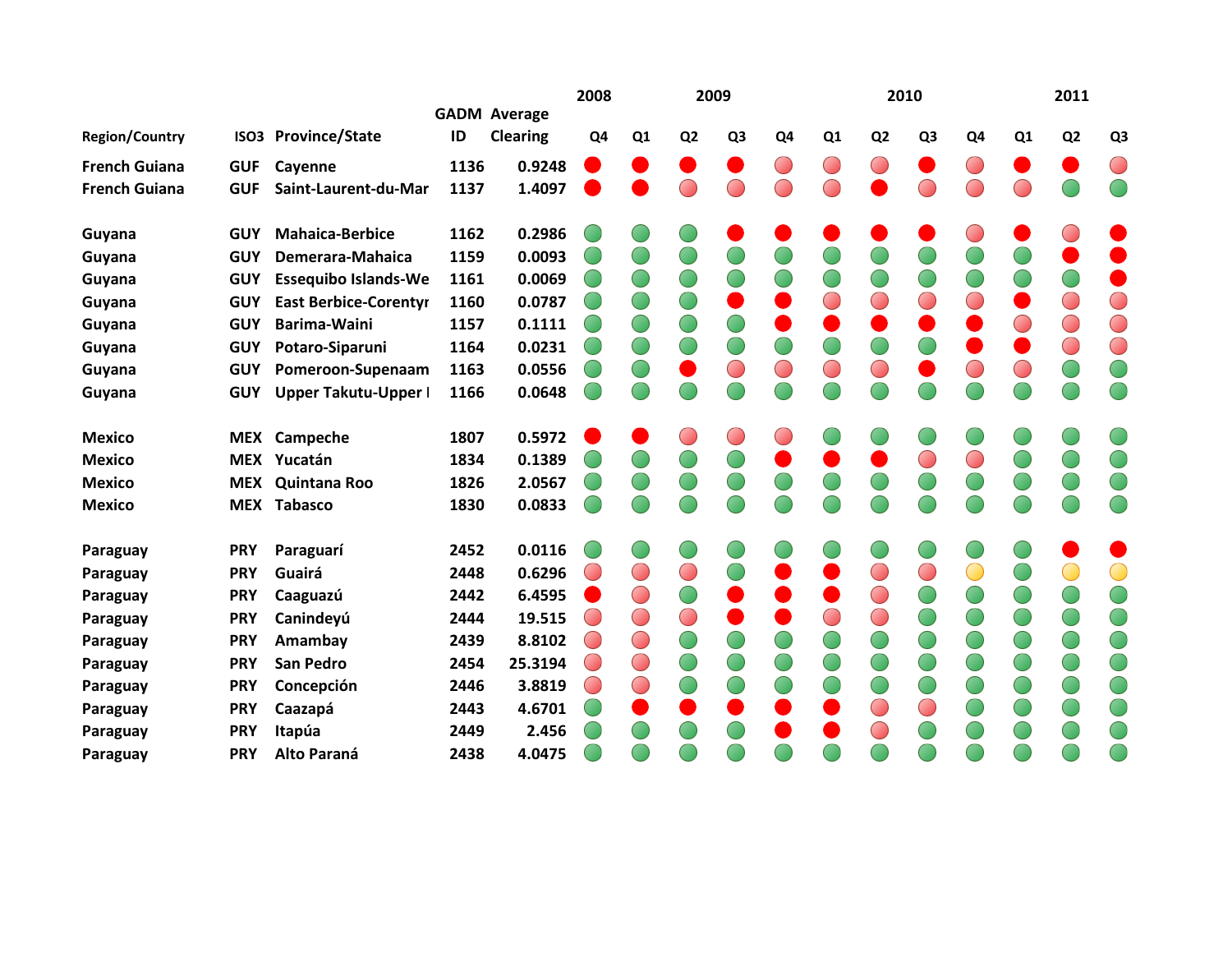|                       |                  |                         |      |                     | 2008           |            |                | 2009           |            |                |                | 2010           |            |    | 2011           |                |
|-----------------------|------------------|-------------------------|------|---------------------|----------------|------------|----------------|----------------|------------|----------------|----------------|----------------|------------|----|----------------|----------------|
|                       |                  |                         |      | <b>GADM Average</b> |                |            |                |                |            |                |                |                |            |    |                |                |
| <b>Region/Country</b> | ISO <sub>3</sub> | <b>Province/State</b>   | ID   | <b>Clearing</b>     | Q <sub>4</sub> | Q1         | Q <sub>2</sub> | Q <sub>3</sub> | Q4         | Q <sub>1</sub> | Q <sub>2</sub> | Q <sub>3</sub> | Q4         | Q1 | Q <sub>2</sub> | Q <sub>3</sub> |
| Peru                  | <b>PER</b>       | Huánuco                 | 2178 | 0.5579              |                |            |                |                |            |                |                | $\bigcirc$     |            |    |                |                |
| Peru                  | <b>PER</b>       | <b>San Martín</b>       | 2190 | 8.7697              |                |            | $\bigcirc$     | $\bigcirc$     | ●          |                | O              | $\bigcirc$     |            |    |                |                |
| Peru                  | <b>PER</b>       | <b>Madre de Dios</b>    | 2185 | 1.4711              |                |            |                | $\bigcirc$     |            |                |                |                |            |    |                | O              |
| Peru                  | <b>PER</b>       | Loreto                  | 2184 | 3.3032              |                | $\bigcirc$ |                | $\bigcirc$     |            |                |                | $\bigcirc$     |            |    |                |                |
| Peru                  | <b>PER</b>       | Ucayali                 | 2193 | 3.0949              |                | ◯          |                |                | $\bigcirc$ |                |                |                |            |    |                |                |
| Peru                  | <b>PER</b>       | Puno                    | 2189 | 0.0463              |                |            |                |                |            |                |                |                |            |    |                | $\bigcirc$     |
| <b>Suriname</b>       | <b>SUR</b>       | Wanica                  | 2738 | 0.0093              |                |            |                |                |            |                |                |                |            |    |                |                |
| <b>Suriname</b>       | <b>SUR</b>       | <b>Brokopondo</b>       | 2729 | 0.2477              |                |            |                |                |            |                |                | $\bigcirc$     |            |    |                | $\bigcirc$     |
| <b>Suriname</b>       | <b>SUR</b>       | Para                    | 2734 | 0.2708              |                |            |                |                |            |                |                | $\bigcirc$     |            |    | $\bigcirc$     | $\bigcirc$     |
| <b>Suriname</b>       | <b>SUR</b>       | Sipaliwini              | 2737 | 0.0625              |                |            |                |                |            |                |                |                |            |    |                | $\bigcirc$     |
| <b>Suriname</b>       | <b>SUR</b>       | <b>Nickerie</b>         | 2733 | 0.0093              |                | $\bigcirc$ |                |                | $\bigcirc$ |                |                | $\bigcirc$     |            |    | O              | $\bigcirc$     |
| <b>Suriname</b>       | <b>SUR</b>       | Commewijne              | 2730 | 0.0278              |                |            |                |                |            |                |                |                |            |    |                | O              |
| Venezuela             | <b>VEN</b>       | Portuguesa              | 3280 | 0.066               |                |            |                |                |            |                |                |                |            |    |                |                |
| Venezuela             | <b>VEN</b>       | Anzoátegui              | 3263 | 0.0694              |                |            |                |                |            |                |                |                |            |    |                |                |
| Venezuela             | <b>VEN</b>       | Mérida                  | 3276 | 0.0093              |                | O          |                |                | $\bigcirc$ |                |                |                |            |    |                | 0              |
| Venezuela             | <b>VEN</b>       | Yaracuy                 | 3284 | 1.1227              |                | O          |                | $\bigcirc$     |            |                |                |                |            |    | $\bigcirc$     | $\bigcirc$     |
| Venezuela             | <b>VEN</b>       | <b>Amazonas</b>         | 3262 | 10.9641             |                |            | $\bigcirc$     | $\bigcirc$     | $\bigcirc$ |                |                |                |            |    | $\bigcirc$     | $\bigcirc$     |
| Venezuela             | <b>VEN</b>       | Guárico                 | 3274 | 0.2685              |                | $\bigcirc$ |                | $\bigcap$      | $\bigcirc$ |                |                |                |            |    | $\bigcirc$     | $\bigcirc$     |
| Venezuela             | <b>VEN</b>       | Carabobo                | 3268 | 0.1968              |                | $\bigcirc$ |                |                | $\bigcirc$ |                |                |                |            |    | $\bigcirc$     | $\bigcirc$     |
| Venezuela             | <b>VEN</b>       | Zulia                   | 3285 | 1.4375              |                | ×.         |                | $\bigcirc$     | $\bigcirc$ |                |                |                |            |    | $\bigcirc$     | $\bigcirc$     |
| Venezuela             | <b>VEN</b>       | Cojedes                 | 3269 | 0.7477              |                |            | $\bigcirc$     | $\bigcirc$     | $\bigcirc$ |                |                |                |            |    | $\bigcirc$     | $\bigcirc$     |
| Venezuela             | <b>VEN</b>       | <b>Bolívar</b>          | 3267 | 5.2384              |                |            |                |                | $\bigcirc$ |                |                |                |            |    | $\bigcirc$     | $\bigcirc$     |
| Venezuela             | <b>VEN</b>       | <b>Trujillo</b>         | 3283 | 0.0162              |                |            |                |                |            |                |                |                |            |    |                | $\bigcirc$     |
| Venezuela             | <b>VEN</b>       | <b>Distrito Capital</b> | 3272 | 0.0556              |                |            | $\bigcirc$     |                | $\bigcirc$ |                |                | $\bigcirc$     |            |    |                | $\bigcirc$     |
| Venezuela             | <b>VEN</b>       | <b>Sucre</b>            | 3281 | 1.0347              |                |            | $\bigcirc$     |                | $\bigcirc$ |                |                |                |            |    | $\bigcirc$     | $\bigcirc$     |
| Venezuela             | <b>VEN</b>       | <b>Miranda</b>          | 3277 | 0.9873              |                | $\bigcirc$ |                |                | $\bigcirc$ |                |                |                |            |    | $\bigcirc$     | $\bigcirc$     |
| Venezuela             | <b>VEN</b>       | Aragua                  | 3265 | 0.0833              |                |            |                |                |            |                |                |                | $\bigcirc$ |    | $\bigcirc$     | $\bigcirc$     |
| Venezuela             | <b>VEN</b>       | <b>Monagas</b>          | 3278 | 1.228               |                |            |                |                |            |                |                |                |            |    |                | O              |
| Venezuela             | <b>VEN</b>       | <b>Delta Amacuro</b>    | 3270 | 1.1424              |                |            |                |                |            |                |                |                |            |    |                |                |